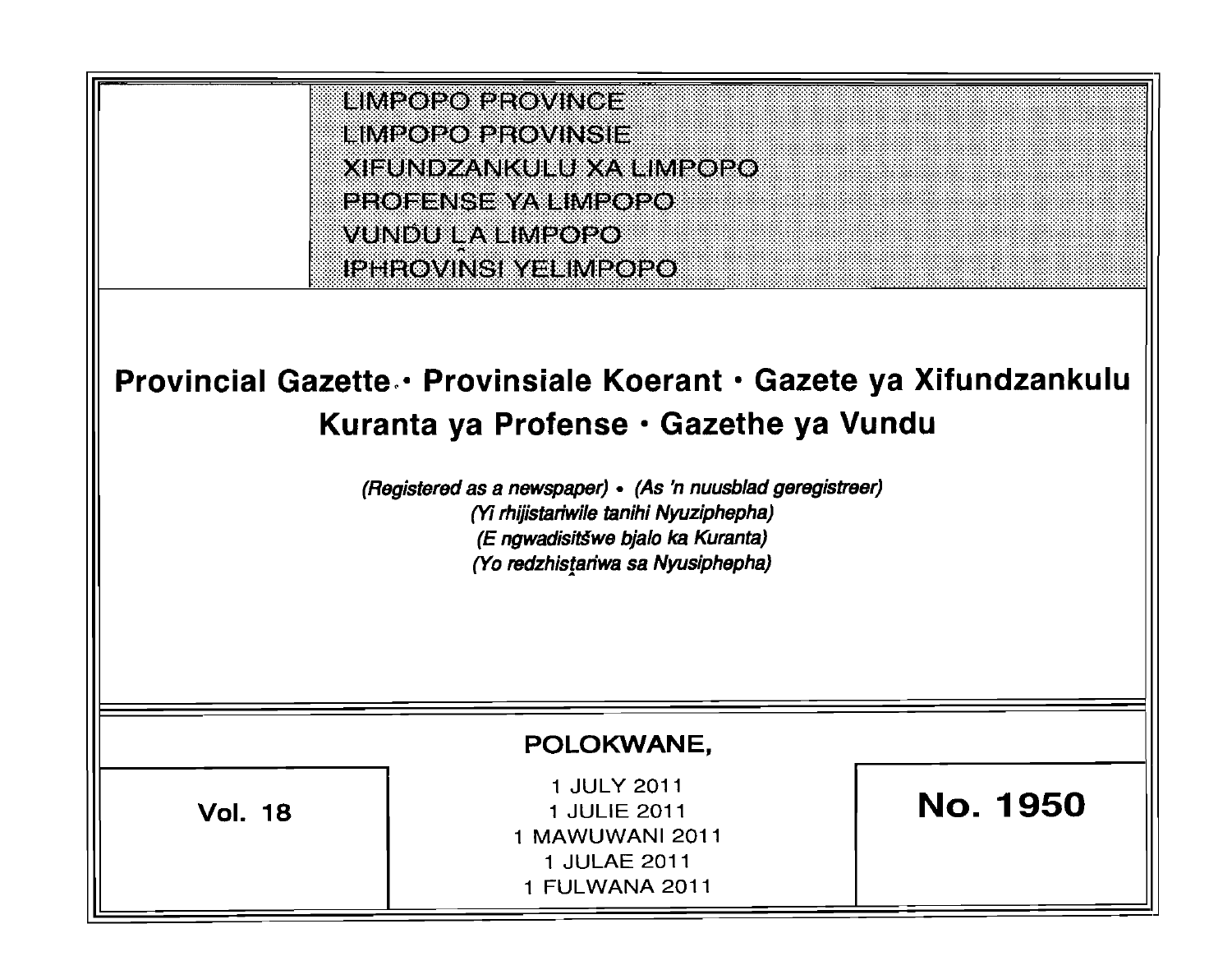#### IMPORTANT NOTICE

The Government Printing Works will not be held responsible for faxed documents not received due to errors on the fax machine or faxes received which are unclear or incomplete. Please be advised that an "OK" Slip, received from a fax machine, will not be accepted as proof that documents were received by the GPW for printing. If documents are faxed to the GPW it will be the sender's responsibility to phone and confirm that the documents were received in good order\_

Furthermore the Government Printing Works will also not be held responsible for cancellations and amendments which have not been done on original documents received from clients.

# CONTENTS· INHOUD No. Page Gazette No. No. GENERAL NOTICES - ALGEMENE KENNISGEWINGS 155 Town-planning and Townships Ordinance (15/1986): Giyani Amendment Scheme 15 ................................................ . 8 1950 155 Ordonnansie op Dorpsbeplanning en Dorpe (1511986): Giyani-wysigingskema 15 ..................................................... . 8 1950 158 Development Facilitation Act, 1995: Establishment of a land development area: Portions 1, 2, 3 and 4, Valentia 449 KR and Portion 87, farm Buiskop 464 KR .................................................................................................................... . 8 1950 158 Wet op Ontwikkelingsfasilitering, 1995: Vestiging van 'n grondontwikkelingsgebied: Gedeeltes 1, 2, 3 en 4, Valencia 449 KR en Gedeelte 87, plaas Buiskop 464 KR .......................................................................................................... . 9 1950 159 Town-planning and Townships Ordinance (15/1986): Amendment Schemes 6 and 298 ............................................ .. 11 1950 159 Ordonnansie op Dorpsbeplanning en Dorpe (15/1986): Wysigingskemas 6 en 298 ................................................... . 12 1950 160 Town-planning and Townships Ordinance (15/1986): Polokwane/Perskebult Amendment Scheme 242 ................... .. 9 1950 160 Ordonnansie op Dorpsbeplanning en Dorpa (15/1986): Polokwane/Perskebult-wysigingskema 242 ........................ .. 10 1950 161 Town-planning and Townships Ordinance (15/1986): Polokwane/Perskebult Amendment Scheme 211 .................... .. 10 1950 161 Ordonnansie op Dorpsbeplanning en Dorpe (15/1986): Polokwane/Perskebult-wysigingskema 211 ........................ .. 10 1950 LOCAL AUTHORITY NOTICES' PLAASLIKE BESTUURSKENNISGEWINGS 217 Town-planning and Townships Ordinance (15/1986): Polokwane Municipality: Establishment of township: Annadale Extension 4 ................................................................................................................................................................... . 13 1950 217 Ordonnansie op Dorpsbeplanning en Dorpe (15/1986): Polokwane Munisipaliteit: Stigting van dorp: Annadaleuitbreiding 4 .................................................................................................................................................................. . 13 1950 218 Town-planning and Townships Ordinance (15/1986): Polokwane Municipality: Polokwane/Perskebult Amendment Scheme 230 .................................................................................................................................................................. . 15 1950 218 Ordonnansie op Dorpsbeplanning en Dorpe (15/1986): Polokwane Munisipaliteit: POlokwane/Perskebultwysigingskema 230 ....................................................................................................................................................... .. 15 1950 219 Town-planning and Townships Ordinance (15/1986): Polokwane Municipality: Polokwane/Perskebult Amendment Scheme 246 ......................... '''''''' ................... , ...................................................................................................................... .. 16 1950 219 Ordonnansie op Dorpsbeplanning en Dorpe (15/1986): Polokwane Munisipaliteit: Polokwane/Perskebultwysigingskema 246 .......................................... " ....................................... , ......................................................... , .. , .. , .... . 16 1950 220 Town-planning and Townships Ordinance (15/1986): Musina Municipality: Messina Amendment Scheme 183 ................ . 14 1950 220 Ordonnansie op Dorpsbeplanning en Dorpe (15/1986): Musina Munisipaliteit: Messina-wysigingskema 183 ............ .. 14 1950 221 Town-planning and Townships Ordinance (15/1986): Lephalale Municipality: Declaration as an approved township: Ellisras Extension 50 ................................................................................................................................................... .. 17 1950 222 Town-planning and Townships Ordinance (15/1986): Mogalakwena Municipality: Approval: Greater Potgietersrus Amendmednt Scheme 293 ... , ......................................................................................................................................... . 14 1950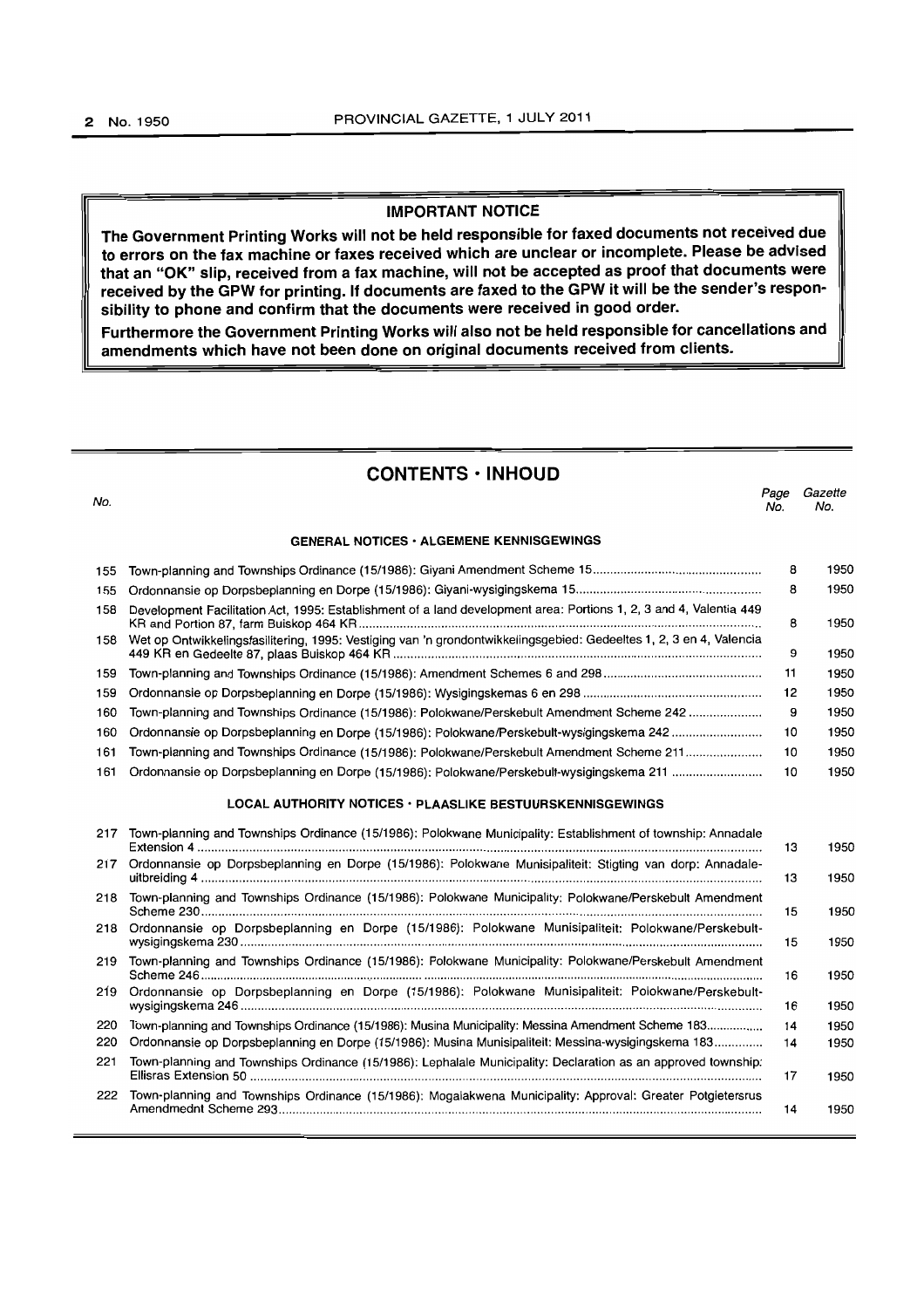**IMPORTANT NOTICE** The **Limpopo Provincial Gazette** Function will be transferred to the **Government Printer** in Pretoria as from 1 November 2004 NEW PARTICULARS ARE AS FOLLOWS: Physical address: Postal address: Government Printing Works Private Bag X85 149 Bosman Street Pretoria Pretoria 0001 New contact persons: Louise Fourie Tel.: (012) 334-4686 Mrs H. Wolmarans Tel.: (012) 334-4591 Fax number: (012) 323-8805 E-mail address: hester.wolmarans@gpw.gov.za louise.fourie@gpw.gov.za Contact person for subscribers: Mrs J. Wehmeyer Tel.: (012) 334-4753 Fax.: (012) 323-9574 This phase-in period is to commence from 15 October 2004 (suggest date of advert) and notice comes into operation as from 1 November 2004. Subscribers and all other stakeholders are advised to send their advertisements directly to the Government Printing Works, two weeks before the 1st November 2004. In future, adverts have to be paid in advance before being published in the Gazette.

Advertising Manager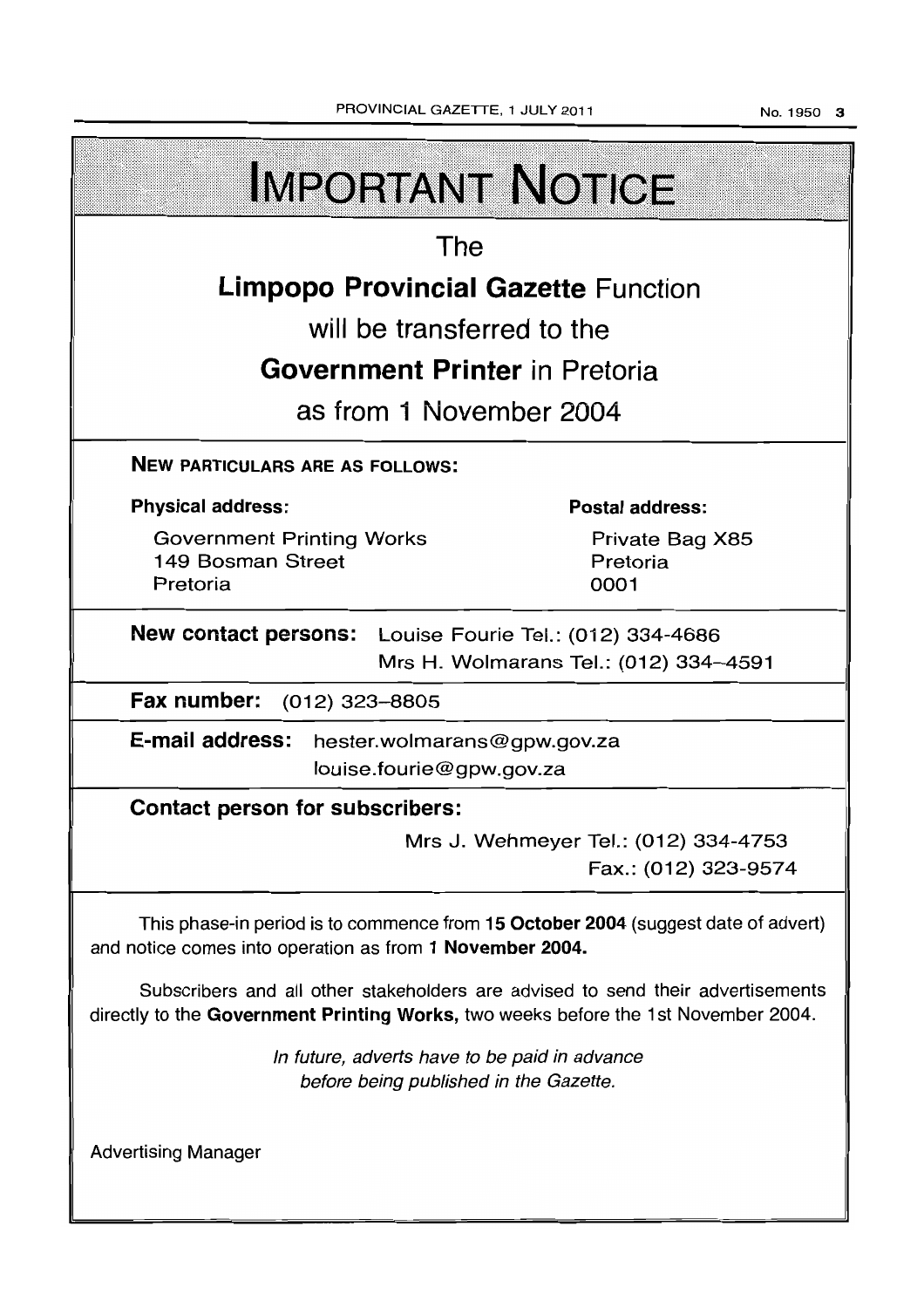IT IS THE CLIENTS RESPONSIBILITY TO ENSURE THAT THE CORRECT AMOUNT IS PAID AT THE CASHIER OR DEPOSITED INTO THE GOVERNMENT PRINTING WORKS BANK ACCOUNT AND ALSO THAT THE REQUISITION/COVERING LETTER TOGETHER WITH THE ADVERTISEMENTS AND THE PROOF OF DEPOSIT REACHES THE GOVERNMENT PRINTING WORKS IN TIME FOR INSERTION IN THE PROVINCIAL GAZETTE.

**No ADVERTISEMENTS WILL BE PLACED WITHOUT PRIOR PROOF OF PRE-PAYMENT.** 

|                        | $\frac{1}{4}$ page R 229.40<br>Letter Type: Arial<br>Size: 10<br>Line Spacing: At:<br>Exactly<br>11pt        |
|------------------------|--------------------------------------------------------------------------------------------------------------|
|                        |                                                                                                              |
| <b>TAKE NOTE OF</b>    |                                                                                                              |
| THE NEW TARIFFS        | $\frac{1}{4}$ page R 458.75                                                                                  |
| <b>WHICH ARE</b>       | Letter Type: Arial<br>Size: 10<br>Line Spacing: At:<br>Exactly<br>11pt                                       |
| <b>APPLICABLE</b>      |                                                                                                              |
| <b>FROM THE 1ST OF</b> |                                                                                                              |
| <b>JUNE 2011</b>       |                                                                                                              |
|                        | $\frac{1}{4}$ page R 688.15<br>Letter Type: Arial<br><b>Size: 10</b><br>Line Spacing: At:<br>Exactly<br>11pt |
|                        |                                                                                                              |
|                        |                                                                                                              |
|                        |                                                                                                              |
|                        | $\frac{1}{4}$ page R 917.55<br>Letter Type: Arial<br>Size: 10<br>Line Spacing: At:<br>Exactly<br>11pt        |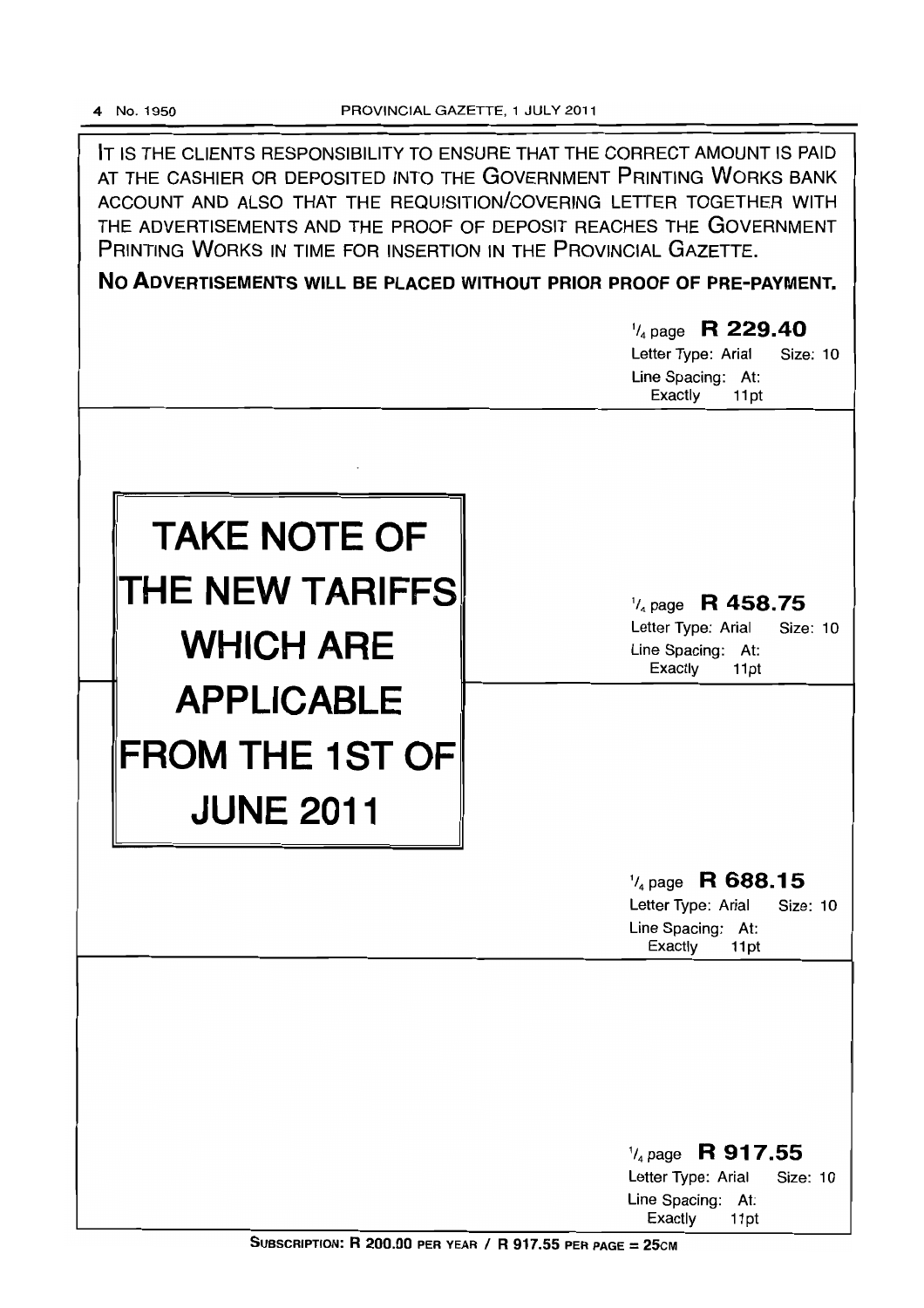PROVINCIAL GAZETTE. 1 JULY 2011



No.1950 5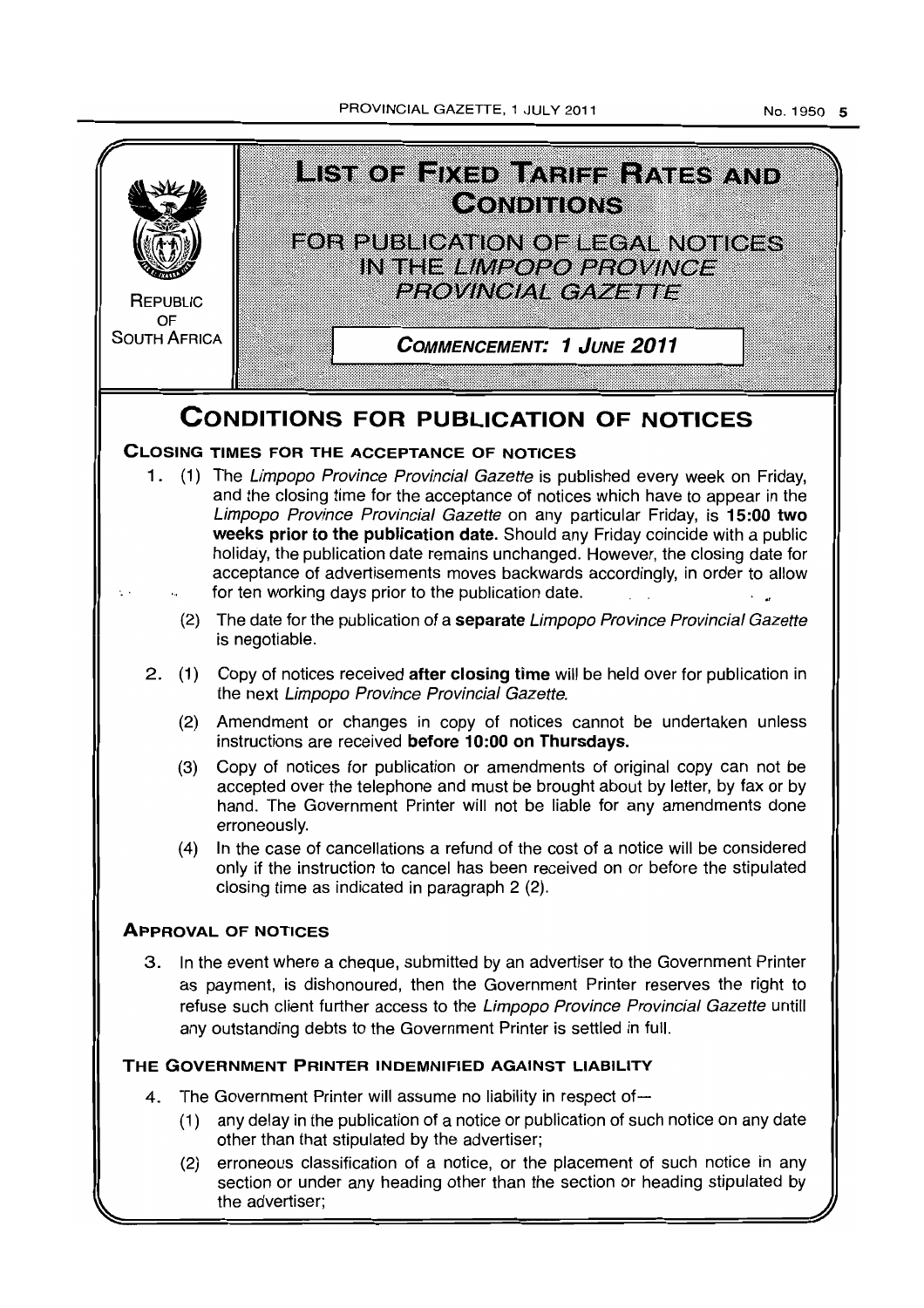(3) any editing, revision, omission, typographical errors or errors resulting from faint or indistinct copy.

# LIABILITY OF ADVERTISER

5. Advertisers will be held liable for any compensation and costs arising from any action which may be instituted against the Government Printer in consequence of the publication of any notice.

# **COPY**

- 6. Copy of notices must be typed on one side of the paper only and may not constitute part of any covering letter or document.
- 7. At the top of any copy, and set well apart from the notice, the following must be stated:

Where applicable

- (1) The heading under which the notice is to appear.
- (2) The cost of publication applicable to the notice, in accordance with the "Word Count Table".

# PAYMENT OF COST

- 9. With effect from 1 NOVEMBER 2004 no notice will be accepted for publication unless the cost of the insertion(s) is prepaid in CASH or by CHEQUE or POSTAL ORDERS. It can be arranged that money can be paid into the banking account of the Government Printer, in which case the deposit slip accompanies the advertisement before publication thereof.
- 10. (1) The cost of a notice must be calculated by the advertiser in accordance with the word count table.
	- (2) Where there is any doubt about the cost of publication of a notice, and in the case of copy, an enquiry, accompanied by the relevant copy, should be addressed to the Advertising Section, Government Printing Works, Private Bag X85, Pretoria, 0001 [Fax: (012) 323-8805], before publication.
- 11. Overpayment resulting from miscalculation on the part of the advertiser of the cost of publication of a notice will not be refunded, unless the advertiser furnishes adequate reasons why such miscalculation occurred. In the event of underpayments, the difference will be recovered from the advertiser, and the notice(s) will not be published until such time as the full cost of such publication has been duly paid in cash or by cheque or postal orders, or into the banking account.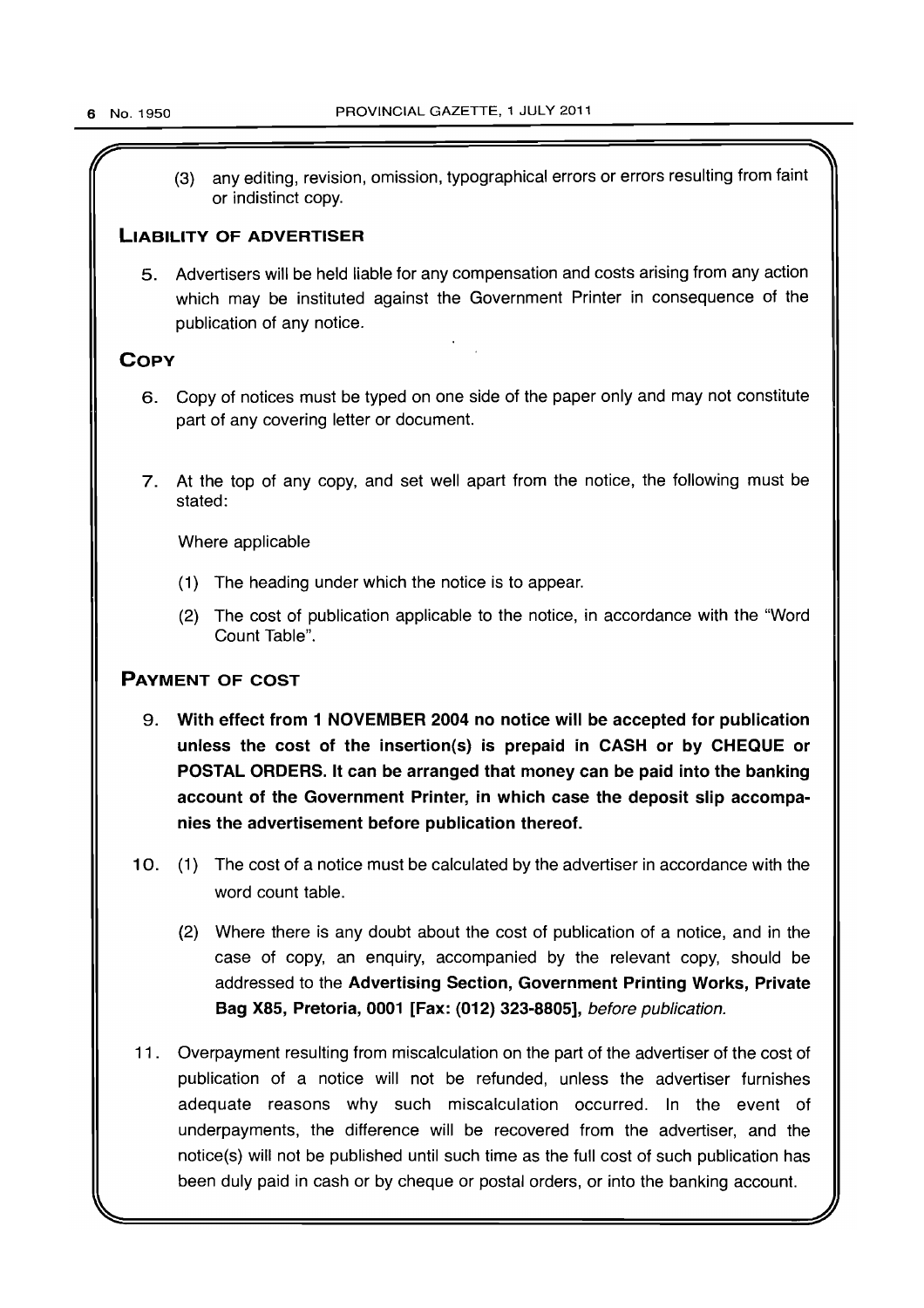- 12. In the event of a notice being cancelled, a refund will be made only if no cost regarding the placing of the notice has been incurred by the Government Printing Works.
- 13. The Government Printer reserves the right to levy an additional charge in cases where notices, the cost of which has been calculated in accordance with the Word Count Table, are subsequently found to be excessively lengthy or to contain overmuch or complicated tabulation.

# PROOF OF PUBLICATION

14. Copies of the Limpopo Province Provincial Gazette which may be required as proof of publication, may be ordered from the Government Printer at the ruling price. The Government Printer will assume no liability for any failure to post such Limpopo Province Provincial Gazette(s) or for any delay in despatching it/them.

# **GOVERNMENT PRINTERS BANK ACCOUNT PARTICULARS**

Bank:

ABSA

BOSMAN STREET

Account No.: 4057114016

Branch code: 632005

Reference No.: 00000049

Fax No.: (012) 323 8805

# Enquiries:

| Mrs. L. Fourie    | Tel.: (012) 334-4686 |
|-------------------|----------------------|
| Mrs. H. Wolmarans | Tel.: (012) 334-4591 |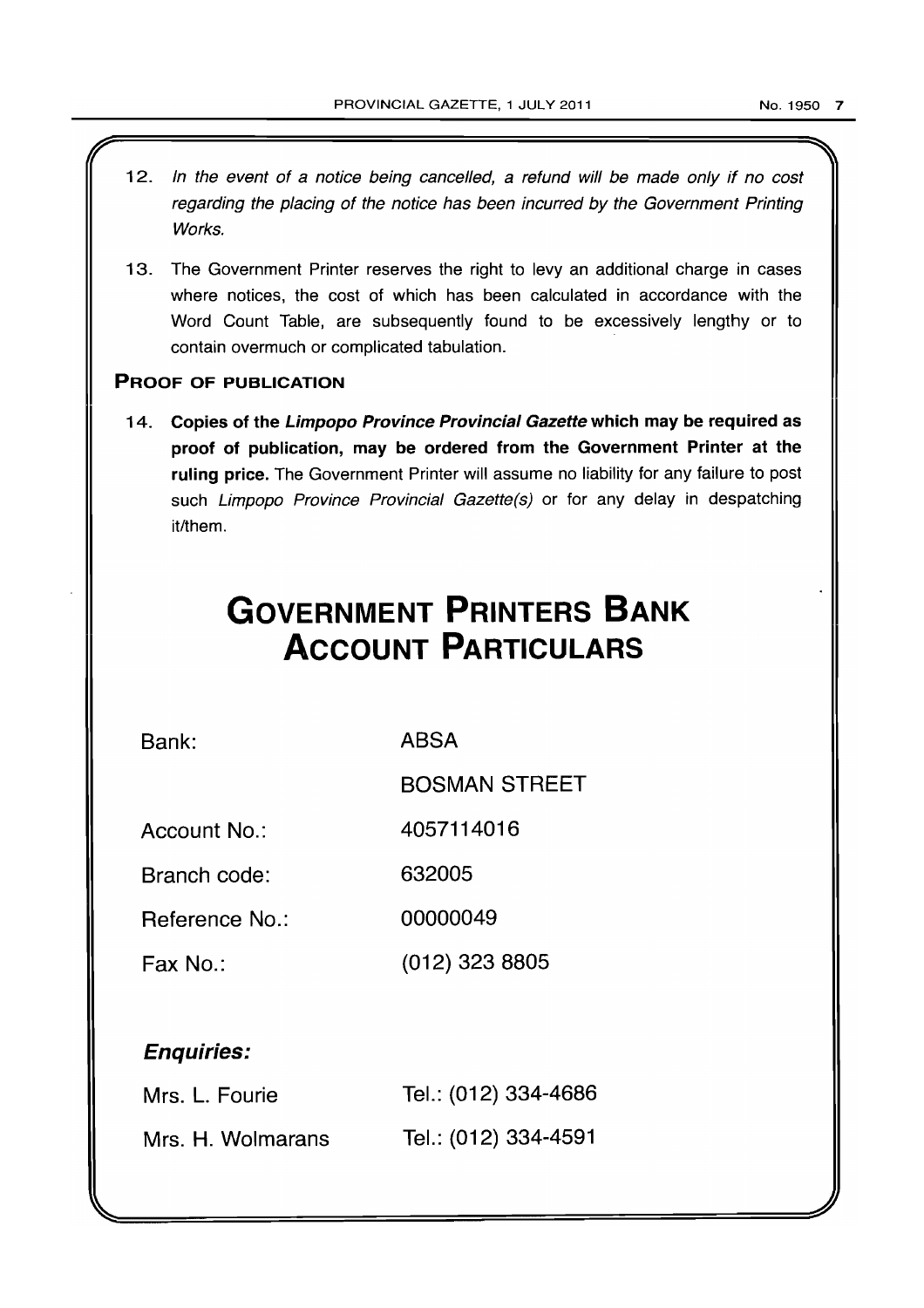# **GENERAL NOTICES • ALGEMENE KENNISGEWINGS**

# **GENERAL NOTICE 155 OF 2011**

## **GIVANI AMENDMENT** SCHEME 15

NOTICE OF APPLICATION FOR AMENDMENT OF A TOWN-PLANNING SCHEME IN TERMS OF SECTION 56 (1) (b) (i) OF THE TOWN-PLANNING AND TOWNSHIPS ORDINANCE. 1986 (ORDINANCE 15 OF 1986)

I, Caswell Mthombeni, being the authorised agents of the registered owner of Erf 897 and 1635, Giyani-F, hereby give notice in terms of section 56 (1) (b) (i), of the Town-planning and Townships Ordinance, 1986 (Ordinance 15 of 1986), that we have applied to the Greater Giyani Municipality for the amendment of the town-planning scheme known as Greater Giyani Land-Use Management Scheme, 2011, by the rezoning of the property described above, from "Residential 1" with a density of "one dwelling per 500 m<sup>2</sup>" to "Residential 2".

Particulars of the application will lie for inspection during normal office hours at the office of the Municipal Manager, Municipal Offices, Giyani, for a period of 28 days from 24 June 2011 (the date of the first publication of the notice).

Objections to or representations in respect of the application must be lodged with or made in writing to the Municipal Manager at the above address or at Private Bag X9559, Giyani, 0826, within a period of 28 days from 24 June 2011.

Address of authorised agent: Caswell Mthombeni Town Planners, PO Box 2219, Giyani, 0826. Tel: (015) 812-1918.

Publish on: Friday, 24 June and 1 July 2011.

# **ALGEMENE KENNISGEWING 155 VAN 2011**

. **-.** 

# GIYANI-WYSIGINGSKEMA **15**

KENNISGEWING VAN AANSOEK OM WYSIGlNG VAN 'N DORPSBEPLANNINGSKEMA INGEVOLGE ARTIKEL 56 (1) (b) (i) VAN DIE ORDONNANSIE OP DORPSBEPLANNING EN DORPE, 1986 (ORDONNANSIE 15 VAN 1986)

Ek, Caswell Mthombeni, synde die gemagtigde agente van die geregistreerde eienaars van Erf 897 and 1635, Giyani-F, gee hiermee ingevolge artikel 56 (1) (b) (i) van die Ordonnansie op Dorpsbeplanning en Dorpe, 1986 (Ordonnansie 15 van 1986), kennis dat ons by die Grater Giyani Munisipaliteit aansoek gedoen het om die wysiging van die dorpsbeplanningskema bekend as die Groter Giyani Grondgebruik Beheerskema, 2009, deur die hersonering van die eiendom hierbo beskryf, vanaf "Residensieel 1" met 'n digtheid van "Een woonhuis per 500 m<sup>2</sup> " na "Residensieel 2".

Besonderhede van die aansoek lê ter insae gedurende gewone kantoorure by die kantoor van die Munisipale Bestuurder, Burgersentrum, Giyani, vir 'n tydperk van 28 dae vanaf 24 Junie 2011 (die datum van eerste publikasie van hierdie kennisgewing).

Besware teen of vertoë ten opsigte van die aansoeke moet binne 'n tydperk van 28 dae vanaf 24 Junie 2011 skriftelik by of tot die Munisipale 8estuurder by bovermelde adres of by Privaatsak X9559, Giyani, 0826, ingedien of gerig word.

Adres van gemagtigde agent: Caswell Mthombeni, Posbus 2219, Giyani, 0829. Tel: (015) 812-1918.

Publiseer op: Vrydag, 24 Junie en 1 Julie 2011.

24-01

# **GENERAL NOTICE 158 OF 2011**

# NOTICE OF LAND DEVELOPMENT AREA APPLICATION

Northplan Town & Regional Planners CC has lodged an application in terms of the Development Facilitation Act, 1995, for the establishment of a land development area, consolidation and simultaneous subdivision of land in terms of section 54 of the said Act and suspension of certain title conditions on Portions 1, 2, 3 and 4, Valentia 449 KR, and Portion 87 of the farm Buiskop 464 KR. The development will consist of the extension and upgrading of the existing Klein Kariba Resort.

(Additional: 787 beds, 500 m<sup>2</sup> business, 405 unit retirement facility with 20 bed frail care facility, 437 portions in total.)

The relevant plans, documents and information are available for inspection at Hensa Towers, c/o Market and Rabe Streets, Office No. 323/324, Polokwane, and the land development applicant for a period of 21 days from 1 July 2011.

The application will be considered at a Tribunal hearing to be held at the application site (Bosbok Room) on 7 October 2011 at 10:00, and the pre-hearing conference will be held at the application site on 16 September 2011 at 10:00.

Any person having an interest in the application should please note:

1. You may within a period of 21 (twenty-one) days from the date of the first publication of this notice, provide the Designated Officer and land development applicant with your written representation in support of the application or any other written representation not amounting to an objection, in which case you are required to attend the tribunal hearing; or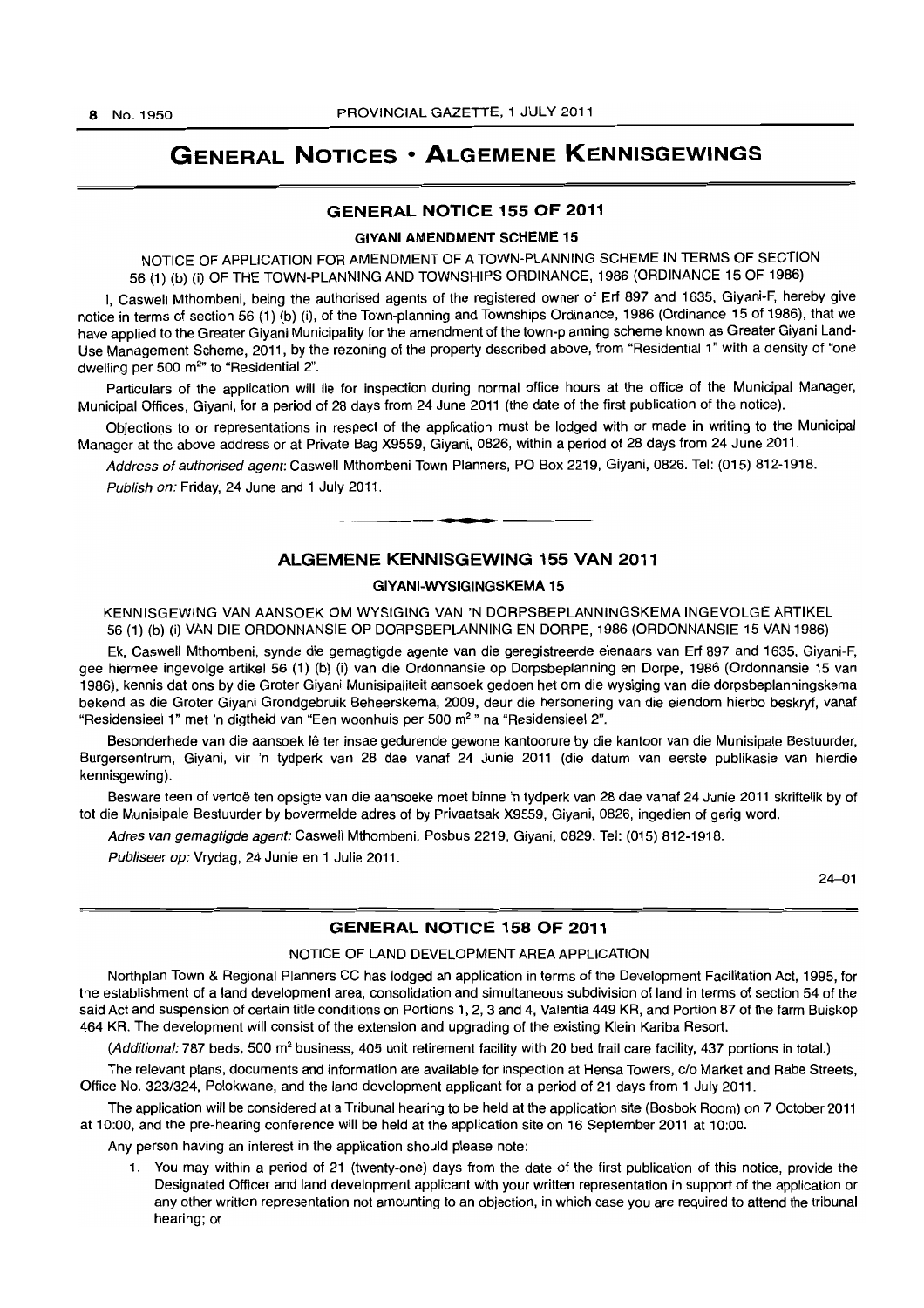2. if your comments constitute an objection to any aspect of the land development application, you must appear in person or through a duly authorised representative before the Tribunal at the pre-hearing conference. Any written objection or representation must state the name and address of the person or body making the objection or representation, the interest that such person or body has in the matter, and the reasons for the objection or representation, and must be delivered to the DeSignated Officer and Land Development Applicant at his or her address set out below within the said period of 21 days.

You may contact the designated officer if you have any queries at Office No. 323/324, Hensa Towers, c/o Market and Rabe Streets, Polokwane, or Private Bag X9485, Polokwane, 0700. Tel: (015) 284-5354 or E-mail: NetshitomboniHT@ limdigh.gov.za

Land Development Applicant: Northplan Town & Regional Planners, 19b Hans van Rensburg Street; PO Box 55425, Polokwane, 0700. Tel. (015) 291-4265.

# **• ALGEMENE KENNISGEWING 158 VAN 2011**

KENNISGEWING VAN GRONDONTWIKKELINGSGEBIEDAANSOEK

Noordplan Stads & Streekbeplanner BK het 'n aansoek geloods in terme van die Wet op Ontwikkelingsfasilitering, 1995, vir die vestiging van 'n grondontwikkelingsgebied, konsolidasie en gelyktydige onderverdeling van grond in terme van artikel 54 van genoemde Wet en opheffing van sekere titelvoorwaardes op Gedeeltes 1, 2, 3 en 4, Valencia 449 KR, en Gedeelte 87 van die plaas Buiskop 464 KR, en sal bestaan uit die opgradering en uitbreiding van die bestaande Klein Kariba Oord met (Addisioneel: 787 beddens, 500 m<sup>2</sup> besigheid, 405 eenhede vir aftree fasiliteit met 'n 20 bed mediese versorgings eenheid, 437 gedeeltes in totaal).

Die betrokke planne, dokumente en inligting is ter insae beskikbaar te Kantoor 323/324, Hensa Towers, h/v Mark- en Rabestraat, Polokwane, en by die Grondontwikkelings applikant vir 'n tydperk van 21 dae vanaf 1 Julie 2011.

Die aansoek sal oorweeg word tydens 'n Tribunaalverhoor wat gehou sal word te die aansoekterrein (Bosbok lokaal) op 7 Oktober 2011 om 10hOO, en die voorverhoor samesprekings sal gehou word te die aansoekterrein op 16 September 2011 om 10hOO.

Enige persoon wat 'n belang het by die aansoek, moet asseblief kennis neem:

- 1. U mag binne 'n tydperk van 21 dae vanaf die eerste publikasie van hierdie kennisgewing, die Aangewese Beampte en Grondontwikkelings applikant skriftelik van u vertoe of ondersteuning of enige ander kommentaar wat nie 'n beswaar is voorsien in welke geval nie vereis word dat u die verhoor moer bywoon nie, of
- 2. indien u kommentaar neerkom op 'n beswaar met betrekking tot enige aspek van die grondontwikkelingsaansoek, moet u persoonlik of u verteenwoordiger, voor die Tribunaal verskyn by die voorverhoor konferensie op die datum hierbo vermeld. Enige geskrewe beswaar of vertoë moet die naam en adres van die persoon of liggaam meld wat die beswaar of voorlegging maak, die belang wat sodanige persoon of liggaam by die saak het, vermeld, en die redes vir die beswaar of vertoë en moet binne die 21 dae ingedien word by die Aangewese beampte en grondontwikkelings applikant by sy of haar adres wat hieronder genoem word.

U mag in aanraking kom met die Aangewese beampte indien u enige navrae het by Kantoor 323/324, Hensa Towers, h/v Mark- en Rabestraat, Polokwane, of Privaatsak X9485, Polokwane, 0700. Tel: (015) 284-5354 en E-pos: NetshitomboniHT@limdlgh.gov.za

Grondontwikkelingsapplikant: Noordplan Stads & Streekbeplanners, Hans van Rensburgstraat 19b; Posbus 55425, Polokwane, 0700. Tel. (015) 291-4265.

 $1 - R$ 

# **GENERAL NOTICE 160 OF 2011**

# **POLOKWANEIPERSKEBULT AMENDMENT SCHEME** 242

NOTICE OF APPLICATION FOR THE AMENDMENT OF THE POLOKWANE/PERSKEBULT TOWN-PLANNING SCHEME, 2007, IN TERMS OF SECTION 56 (1) (b) (i) OF THE TOWN-PLANNING AND TOWNSHIPS ORDINANCE, 1986 (ORDINANCE No. 15 OF 1986)

I, Phathu Siebe of Rirothe Planning Consulting, being the authorised agent of the owner of the erf mentioned below, hereby give notice in terms of section 56 (1) (b) (i) of the Town-planning and Townships Ordinance, 1986 (Ordinance No. 15 of 1986), that we have applied to the Polokwane Municipality for the amendment of the town-planning scheme, known as the Polokwane/Perskebult Town-planning Scheme, 2007, by the rezoning of Erf 1059, Polokwane Extension 4, situated at Van Inspen Street, from "Residential 1" to "Residential 2", for establishment of 3 flats for each 2 bedrooms (44 dwelling units per hal.

Particulars of the application will lie for inspection during normal office hours at the office of the Manager: Spatial Planning and Land Use Management, First Floor, Civic Centre, Landros Mare Street, Polokwane, for a period of 28 days from 23 June 2011.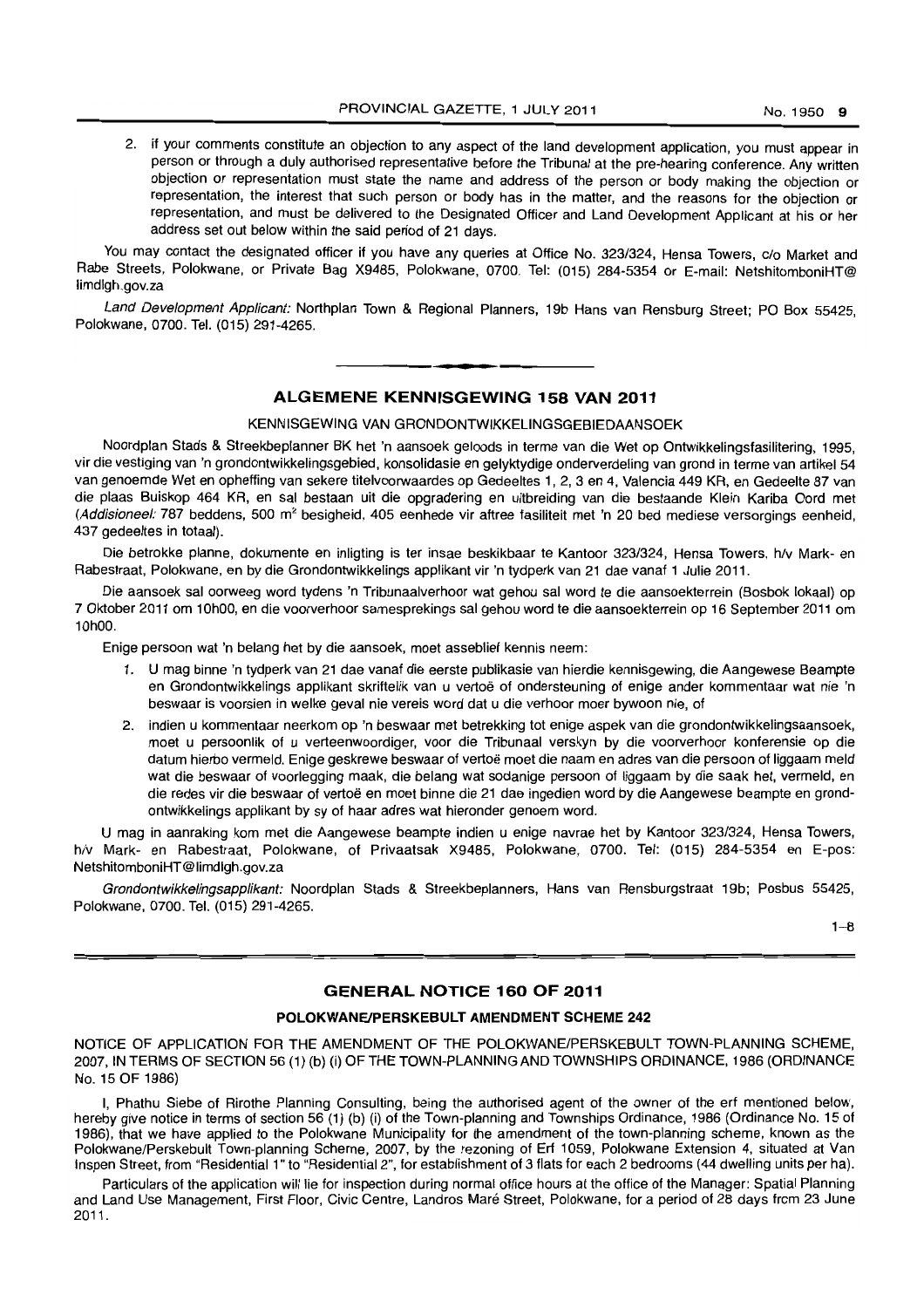Objections to or representations in respect of the application must be lodged with or made in writing to the Municipal Manager at the'above address or P.O. Box 111. Polokwane, 0700, within a period of 28 days from 23 June 2011.

Address of Agent: 662 Seshego Zone 8, Polokwane, 0699; PO Box 5, Tshidimbini, 0972. Tel: 084 287 0467.

## **ALGEMENE KENNISGEWING 160 VAN 2011**

## **POLOKWANEIPERSKEBULT-WYSIGINGSKEMA 242**

KENNISGEWING VAN DIE AANSOEK OM DIE WYSIGING VAN DIE POLOKWANE/PERSKEBULT-DORPSBEPLAN-NINGSKEMA, 2007, INGEVOLGE ARTIKEL 56 (1) (b) (i) VAN DIE ORDONNANSIE OP DORPSBEPLANNING EN DORPE, 1986 (ORDONNANSIE No. 15 VAN 1986)

Ek, Phathu Siebe van Rirothe Planning Consulting, synde die gemagtigde agent van die eienaar van die ondergenoemde ert, gee hiermee ingevolge artikel 56 (1) (b) (i) van die Ordonnansie op Dorpsbeplaning en Dorpe, 1986 (Ordonnansie 15 van 1986), kennis dat ons by die Polokwane Munisipaliteit aansoek gedoeri het om die wysiging van die dorpsbeplanningskema bekend as die Polokwane/Perskebult-dorpsbeplanningskema, 2007, deur die hersonering van Erf 1059, Polokwane-uitbreiding 4, gelee te Van Inspenstraat, vanaf "ResidensieeI1" na "Residensieel 2", vir die oprigting van 3 woonstelle met 2 slaapkamers elk. (44 wooneenhede per hal.

Besonderhede van die aansoek lê ter insae gedurende kantoorure by die kantoor van die Bestuurder: Ruimtelike Beplanning en Grondgebruiksbeheer. Direktoraat Beplanning en Ontwikkeling, Polokwane Munisipaliteit, Eerste Vloer, Wes Vleuel, Burgersentrum, Landros Marestraat, Polokwane, vir 'n periode van 28 dae.

Besware teen of vertoë ten opsigte van die aansoek moet binne 'n tydperk van 28 dae, skriftelik by of tot die Bestuurder: Ruimtelike Beplanning en Grondgebruiksbeheer, Polokwane Munisipaliteit. by bovermelde adres of by Posbus 111, Polokwane, 0700, ingedien of gerig word.

Adres *van* agent: 662 Seshego Zone 8, Polokwane, 0699; Posbus 5, Tshidimbini, 0972. Tel: 084 287 0467.

01-08

## **GENERAL NOTICE 161 OF 2011**

#### **POLOKWANE MUNICIPALITY**

# **POLOKWANE/PERSKEBULT TOWN-PLANNING SCHEME, 2007**

## **AMENDMENT SCHEME 211**

Notice is hereby given in terms of section 56 (1) (b) (i) of the Town-planning and Townships Ordinance (Ordinance No. 15 of 1986), that Senza Manje Amalgamated Consultants, being the authorized agent of the owner/s of the property mentioned below, have applied to the Polokwane Municipality for the amendment of the town-planning scheme known as Polokwane/Perskebult Town-planning Scheme, 2007, to rezone Ert 146, Seshego-9J, situated at 29 Madiba Street, in Madiba Park, from "Residential 1" to "Residential 3", with the simultaneous application for the relaxation of dwellings/number of units per ha in terms of Clause 22 to allow maximum density of 64 dwellings units per hectare, and 96 rooms per hectare, for the purpose of establishing residential building.

Plans and/or particulars relating to the application may be inspected during office hours at the offices of Senza Manje Amalgamated Consultants, located at below-mentioned address, in Polokwane, or at the offices of the Manager: Planning (Spatial Planning and Land Use Management), First Floor, West Wing, Civic Centre, Landdros Mare Street, Polokwane.

Any person having any objections to the granting of this application must lodge such objection together with the ground thereof in writing, with both the Manager: Planning (Spatial Planning and Land Use Management), Polokwane Municipality, and the undersigned. within 28 days from the publication of this notice.

Address of agent: Senza Manje Amalgamated Consultants, 16A Bok Street, Polokwane, 0699. Tel: (015) 291-3832. Fax: (015) 291-4158.

#### **ALGEMENE KENNISGEWING 161 VAN 2011**

#### **POLOKWANE MUNISIPALITEIT**

#### **POLOKWANEIPERSKEBULT-DORPSBEPLANNINGSKEMA,2007**

## **WYSIGINGSKEMA 211**

Kennis word hiermee gegee dat in terme van artikel 56 (1) (b) (i) van die Ordonnansie op Dorpsbeplanning en Dorpe (Ordonnansie 15 van 1986), dat Senza Manje Amalgamated Consultants. synde die gemagtigde agent van die eienaarls van die eiendom hieronder genoem, aansoek gedoen het by die Polokwane Munisipaliteit vir die wysiging van die dorpsbeplanningskema bekend as Polokwane/Perskebult-dorpsbeplanningskema, 2007, Erf 146, Seshego-9J. gelee te 29 Madiba Street, in Madiba Park, vanaf "Residensieel 1" te hersoneer na "Residensieel 3" met die gelyktydige aansoek vir die verslapping van wonings/aantal eenhede per ha in terme van Klousule 22 maksimum digtheid van 64 wooneenhede per hektaar, en 96 kamers per hektaar, vir die doel van die stigting van residensiele gebou toe te laat.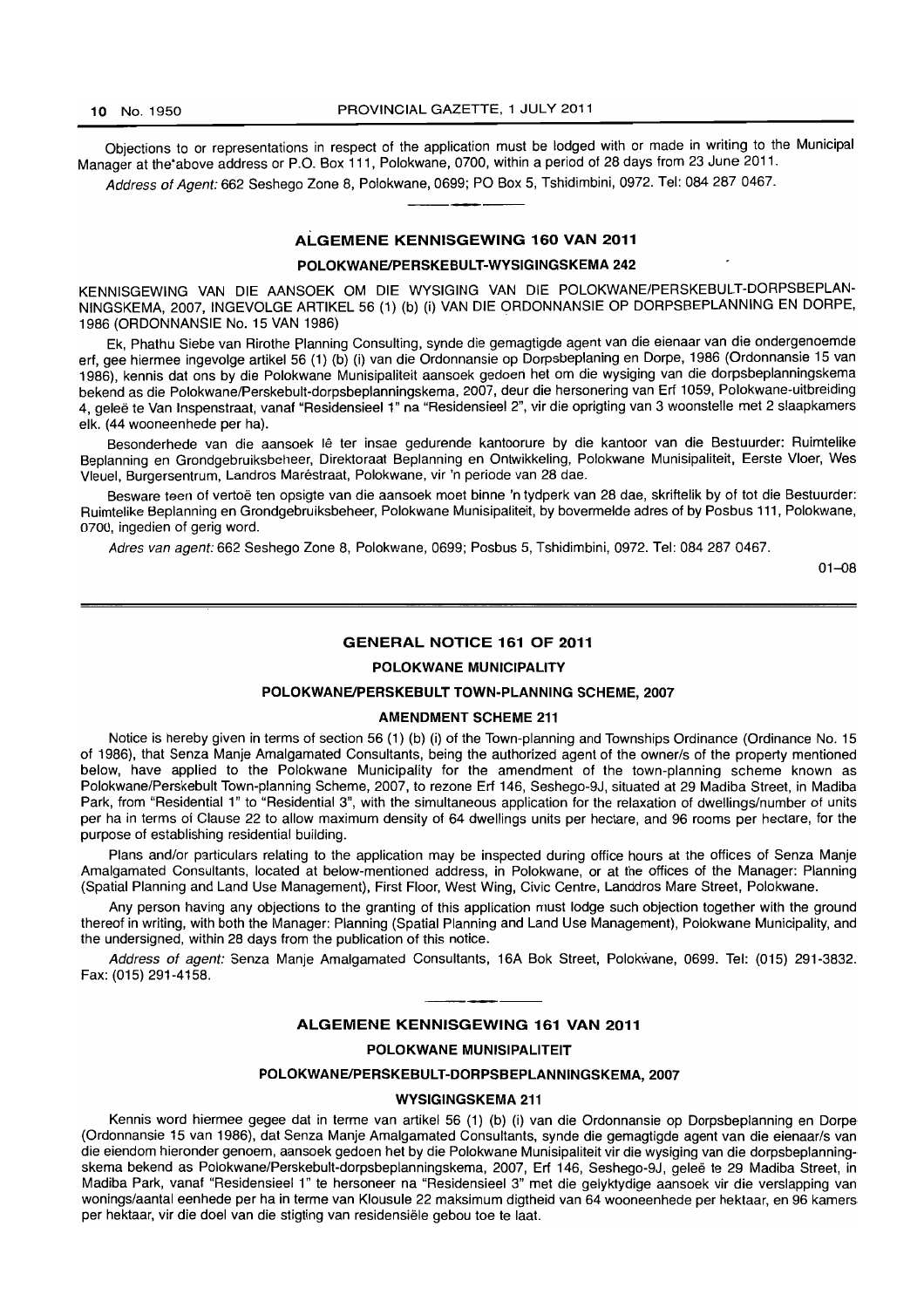Planne en/of besonderhede aangaande die aansoek lê ter insae gedurende kantoorure by die kantoor van Senza Manje Amalgamated Consultants, geleë by onderstaande adres, in Polokwane, of by die kantoor van die Bestuurder: Beplanning (Ruimtelike Beplanning en Grondgebruikbestuur), Eerste Verdieping, Wesvleuel. Burgersentrum, Landdros Marestraat, Polokwane.

Enige persoon wat besware teen die toestaan van die aansoek moet sodanige beswaar, tesame met die redes daarvoor skriftelik, met beide die Bestuurder: Beplanning (Ruimtelike Beplanning en Grondgebruikbestuur), Polokwane Munisipaliteit, en die ondergetekende ingedien word binne 28 dae vanaf die publikasie van hierdie kennisgewing.

Adres van agent: Senza Manje Amalgamated Consultants, Bokstraat 16A, Polokwane, 0699. Tel: (015) 291-3832. Faks: (015) 291-4158.

1-8

## **GENERAL NOTICE 159 OF 20101**

# **AMENDMENT OF LEPELLE NKUMPI LAND USE MANAGEMENT SCHEME, 2006 (AMENDMENT SCHEME No.6) AND THE GREATER POTGIETERSRUS SCHEME, 1997 (AMENDMENT SCHEMES 29S)**

We, Masungulo Town & Regional Planners being an authorized agent of the owners of the erven mentioned below, hereby give notice in terms of section 56 (1) (b) of the Town-planning and Townships Ordinance, 1986 (Ordinance 15 of 1986), that we have applied to the

- 1. Lepelle Nkumpi Local Municipality for the amendment of the Lepelle Nkumpi Land Use Management Scheme, 2006 in the following manner:
	- Amendment Scheme 06: The rezoning of erf 2657 Lebowakgomo B, from "Residential 1" to "Business 1" subject to certain conditions .Particulars of the application will lie for inspection during normal office hours at the office of the , at the office of the Chief Town Planner: Civic Centre, Lebowakgomo for a period of 28 days from 01 July 2011 (the date of the first publication of the notice).Objections to or representations in respect of the application must be lodged with or made in writing to the Municipal Manager, at the above address or at Private Bag X 07, Chuenespoort, within a period of 28 days from 01 July 2011.
- 2. Mogalakwena Municipality for the amendment of the Greater Potgietersrus Town Planning Scheme, 1997 in the following manner:
	- >- **Amendment Scheme 298:** Portion 21 of Erf 83 , Akasia Extention 1 Township, Registration Division K.S, Limpopo Province, situated at No 3 Fiscus Street from "Residential 1" to "Business 1" subject to certain conditions. Particulars of the application will lie for inspection during normal office hours at the office of the Municipal Manager: Civic Centre, Mokopane, for a period of 28 days from 01 July 2011 (the date of the first publication of the notice).Objections to or representations in respect of the application must be lodged with or made in writing to the Municipal Manager at the above-mentioned address or at P.O Box 34, Mokopane, 0600, within a period of 28 days from 01 July 2011. Address of agent: Masungulo Town & Regional Planners, 85 Thabo Mbeki, 1<sup>st</sup> Floor, Bosveld Center, Mokopane 0600. Tel: (015) 491-4521, Fax: (015) 491-2221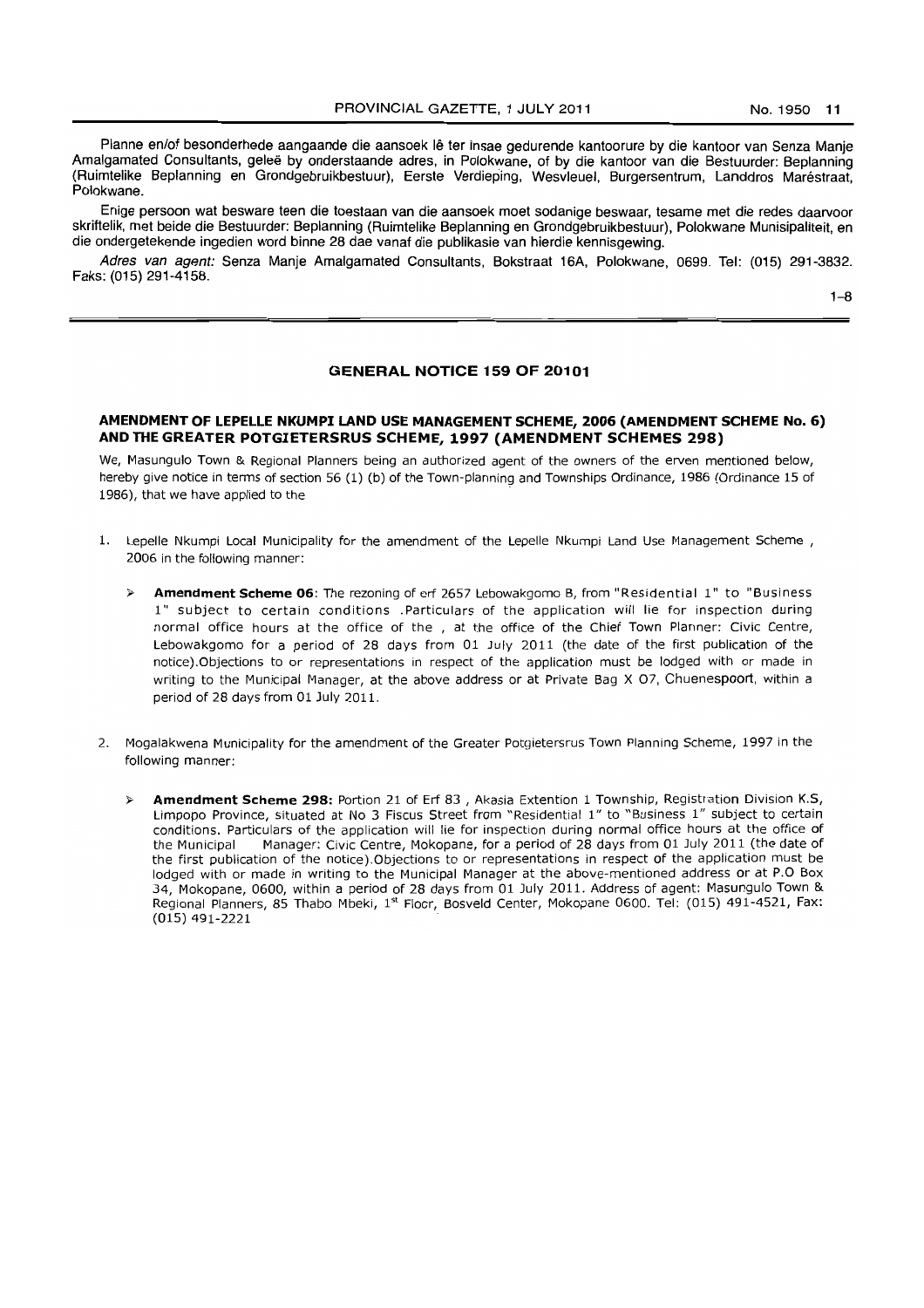# ALGEMENE KENNISGEWING 159 VAN 2011

#### DIE WYSIGING VAN DIE LEPELLE NKUMPI WYSIGINGSKEMA, 2006(WYSIGINGSKEMA 06), EN DIE WYSIGING VAN DIE GROTER POTGIETERSRUS, 1997 (WYSIGINGSKEMAS 298)

Ons, Masungulo Stads- en Streekeplanners , synde die gemagtigde agente van die eienaars van die erwe hieronder genoem, gee hiermee ingevolge artikel 56 (1) (b) (ii) van Ordonnansie op Dorpsbeplanning en Dorpe, 1986 (Ordonnansie 15 van 1986), kennis dat ons aansoek gedoen het by die

- I. Lepeltle Nkumpi Munisipaliteit, om die wysiging van die Lepelle Nkumpi Grondgebruik Wysigingskema, 2006, vir
	- <- Wysigingskema 06: deur die hersonering vir van Erf 2657, Lebowakgomo B, vanaf "Residensieel 1" na " Besigheid 1" onderhewig aan sekere voorwaarde.Besonderhede van die aansoek Ie ter insae gedurende kantoorure by die kantoor van die Hoof Stadsbeplanner, Municipal geboue,lebowakgomo vir 'n tydperk van 28 dae vanaf 01 Julie 2011 (datum van die eerste publikasie). Besware teen of vertoe ten opsigte van die aansoek moet binne 'n tydperk van 28 dae vanaf 01 Julie 2011 skriftelik by of tot die Munisipale Bestuurder by bovermelde adres of by Privaatsak 07, Chuenespoort, 0745 , ingedien of gerig word.
	- 2. Mogalakwena Munisipaliteit om die dorpbeplanninskema bekend as die GroterPotgletersrusdorpbeplanningskems, 1997, Vir:
	- Wysigingskema 298: die hersonering van Gedeelte 21 van erf 83, Akasia Uitbreiding 1 ,dorpsgebreid Registrasie Afdeling K.S., limpopo, gelee te 3 Fiscus Straat , Mokopane, vanaf ~ Residensieel 1" na " Besigheid l"onderhewig aan sekere voorwaardes. Besonderhede van die aansoek Ie ter insae gedurende gewone kantoorure by die kantoor van Municipale Bestuurder: Burgersentrum, Mokopane, vir n tydperk van 28 dae vanaf 01 Julie 2011 (datum van die eerste publikasie).Besware teen of vertoe ten opsigte van die aansoek moet binne 28 dae Vanaf 01 Julie 2011 skriftelik by of tot die Munisipale Bestuurder by bovermelde adres of by Posbus 34, Mokopane, 0600, ingedien of gerig word. Adres van agent: Masungulo Stads-en Streebeplanners, Eerste Vloer, Bosveld Gebou, Thabo Mbekistraat 85, Mokopane, 0600. Tel: (015) 491- 4521, Faks: (015) 491 2221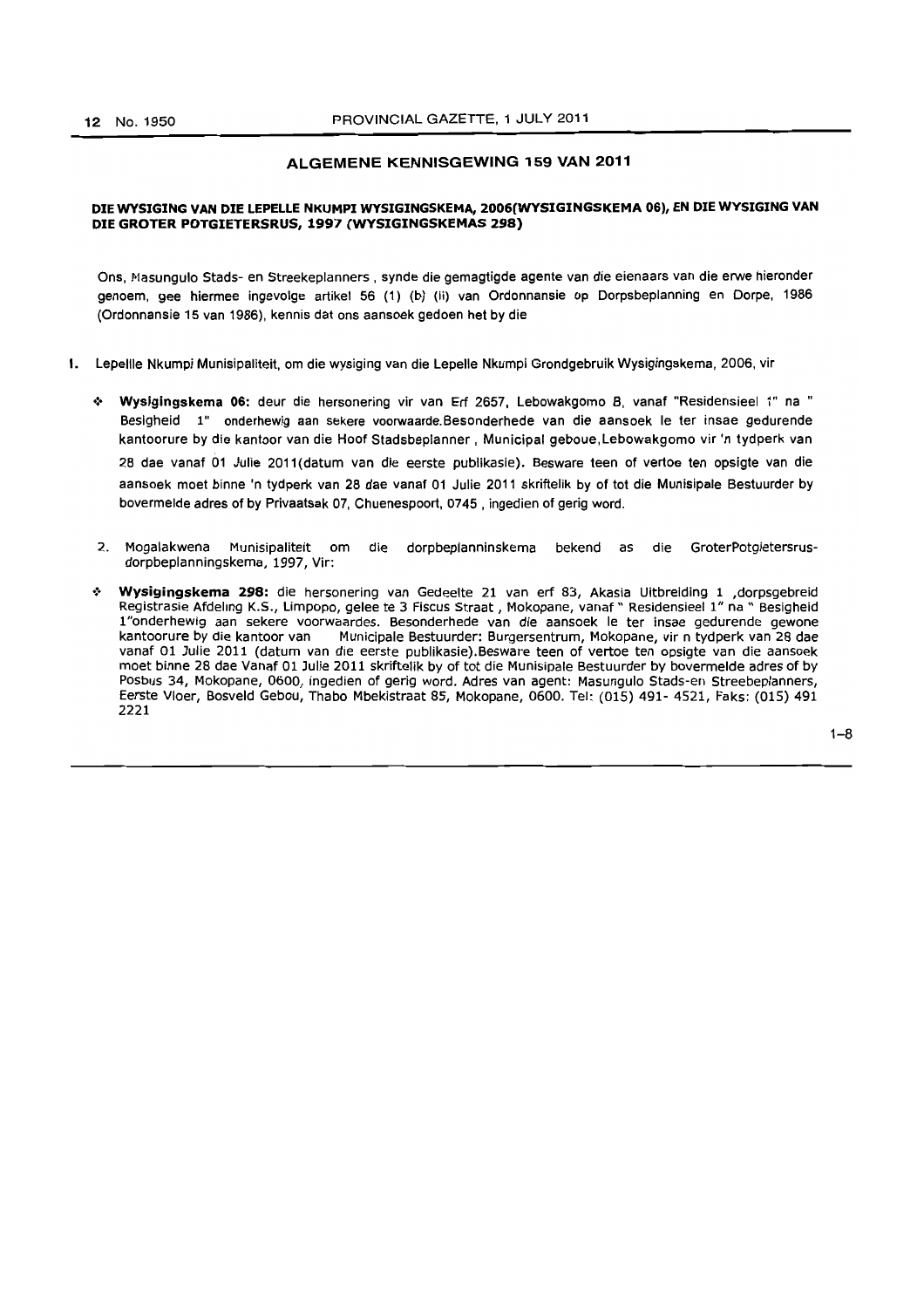# **LOCAL AUTHORITY NOTICES PLAASLIKE BESTUURSKENNISGEWINGS**

## **LOCAL AUTHORITY NOTICE 217**

# **POLOKWANE MUNICIPALITY**

# NOTICE OF APPLICATION FOR ESTABLISHMENT OF TOWNSHIP

## SCHEDULE 11

## (Regulation 21)

The Polokwane Municipality hereby gives notice in terms of section 69 (6) (a) of the Town-planning and Townships Ordinance, 1986 (Ordinance No. 15 of 1986), that an application to establish the township referred to in the Annexure hereto, has been received by it.

Particulars of the application will lie for inspection during normal office hours at the offices of the Manager: Planning (Spatial Planning and Land Use Management), First Floor, West Wing, Civic Centre, cnr Landdros Maré and Bodenstein Streets, Polokwane, for a period of 28 days from 30 June 2011.

Objections to or representations in respect of the application must be lodged with or made in writing and in duplicate with the Municipal Manager, Polokwane Municipality, at the above-mentioned address or at P.O. Box 111, Polokwane, 0700, within a period of 28 days from 30 June 2011.

# **ANNEXURE**

## Name of township: **Annadale Extension** 4.

Full name of applicant: Senza Manje Amalgamated Consultants, 16A Bok Street, Polokwane, 0699. Tel: (015) 291-3832. Fax: (015) 291-4158. Cell: 076 444 2167.

Number of erven in proposed township (Land use rights to be controlled under Polokwane/Perskebult Town-planning Scheme, 2007, as Amendment Scheme 237): "Residential 3" 1 ert with the density of 74 dwelling units/ha, "Institutional" 1 ert for Place of Instruction.

Description of land: Remaining Extent of Portion 18 (a portion of Portion 9) of the farm Doornkraal 680 LS, Registration Division, and Limpopo Province.

Locality of proposed township: The proposed township is situated approximately 4 km away from Polokwane CBD on the western side in Annadale at 19 River Street.

File Reference Number: 15/3/3/327.

**PLAASLIKE BESTUURSKENNISGEWING 217** 

. **- .** 

#### **POLOKWANE MUNISIPALITEIT**

## KENNISGEWING VAN AANSOEK OM STIGTING VAN DORP

#### BYLAE 11

#### (Regulasie 21)

Die Polokwane Munisipaliteit gee hiermee in terme van artikel 69 (6) (a) van die Ordonnansie op Dorpsbeplanning en Dorpe, 1986 (Ordonnansie No. 15 van 1986), dat 'n aansoek om die dorp te stig, in die Bylae hierby genoem, te stig deur hom ontvang is.

Besonderhede van die aansoek lê ter insae gedurende gewone kantoorure by die kantore van die Bestuurder: Beplanning (Ruimtelike Beplanning en Grondgebruikbestuur), Eerste Vloer, Wesvleuel, Burgersentrum, *h/v* Landdros Mare- en Bodensteinstraat, Polokwane, vir 'n tydperk van 28 dae vanaf 30 Junie 2011.

Besware teen of vertoë ten opsigte van die aansoek moet ingedien word of vertoë skriftelik en in tweevoud by die Munisipale Bestuurder, Polokwane Munisipafiteit, by bogenoemde adres of by Posbus 111, Polokwane, 0700, binne 'n tydperk van 28 dae vanaf 30 Junie 2011.

#### **BYLAE**

#### Naam van dorp: **Annadale-uitbreiding** 4.

Volle naam van aansoeker: Senza Manje Amalgamated Consultants, Bokstraat 16A, Polokwane, 0699. Tel: (015) 291-3832. Fax: (015) 291-4158. Cel!: 076 444 2167.

Aantal erwe in voorgestelde dorp (grondgebruiksregte om beheer te word onder Polokwane/Perskebult-dorpsbeplanningskema, 2007, as Wysigingskema 237): "ResidensieeI3" 1 erf met die digtheid van 74 wooneehede/ha, "Institusionele" 1 ert vir Plek van onderrig.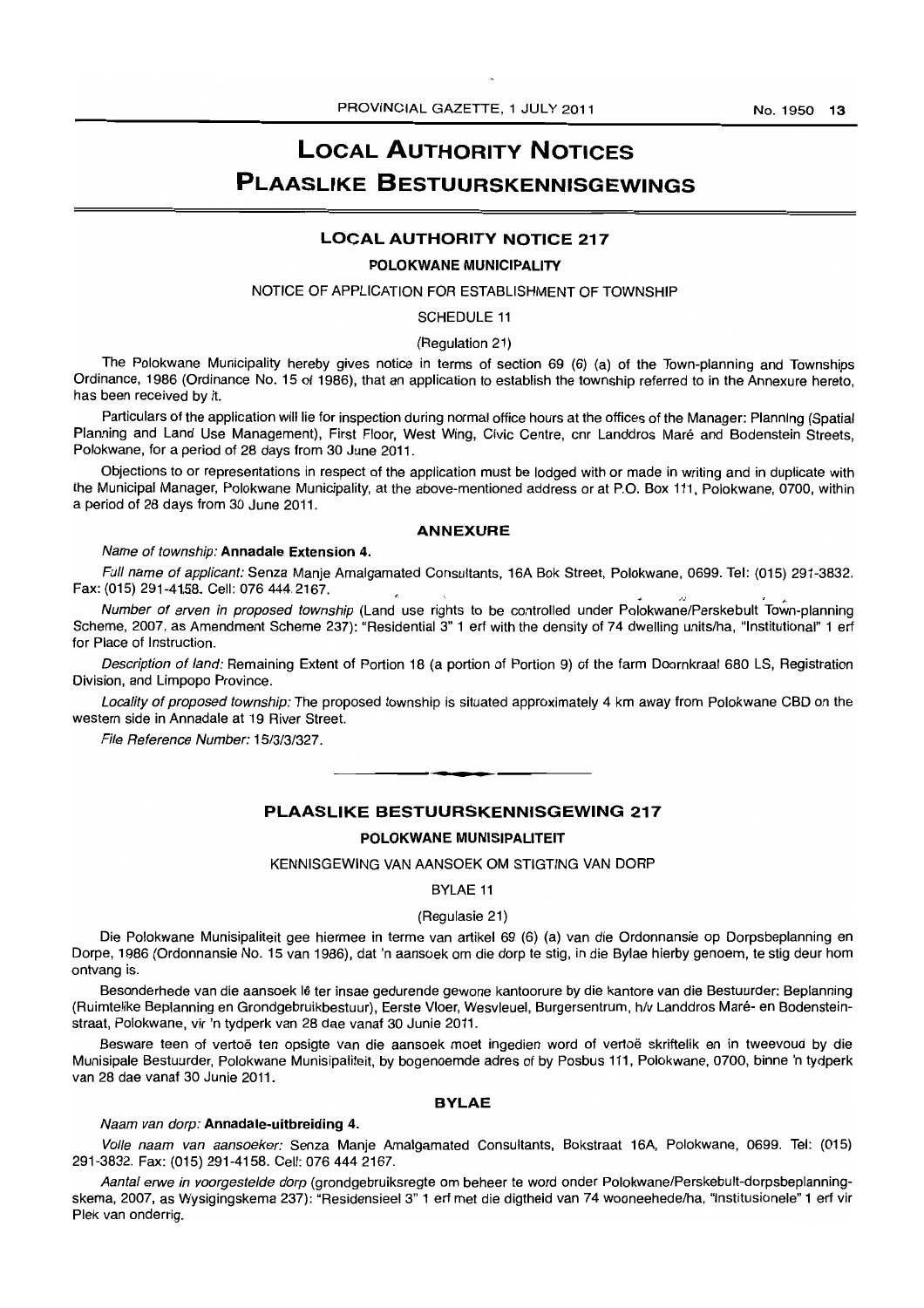Beskrywing van grond: Resterende Gedeelte van Gedeelte 18 ('n gedeelte van Gedeelte 9) van die plaas Doornkraal 680 LS, Registrasieafdeling, en Limpopo Provinsie.

Ligging van voorgestelde dorp: Die voorgestelde dorp is ongeveer 4 km weg geleë van Polokwane SBG op die westelike kant in Annadale op Riverstraat 19.

Lêer Verwysing Nommer: 15/3/3/327.

 $1 - 8$ 

# LOCAL AUTHORITY NOTICE 220

MUSINA MUNICIPALITY

## MESSINA AMENDMENT SCHEME 183

It is hereby notified in terms of section 57 of the Town-planning and Townships Ordinance, 1986 (Ordinance 15 of 1986), that the Musina Municipality has approved the amendment of Messina Town-planning Scheme, 1983, for the rezoning of Erven 993 and 994, Messina Extension 4, to "Residential 4".

Map 3 and the scheme clauses of this amendment scheme are filed with the Municipality Manager of Musina Municipality, and are open for inspection during normal office hours.

This amendment is known as Messina Amendment Scheme 183 and shall come into operation on date of publication of this notice.

#### P. MMDWA, Acting Municipal Manager

## PLAASLIKE BESTUURSKENNISGEWING 220

**-.** 

#### MUSINA MUNISIPALITEIT

#### MESSINA~WVSIGINGSKEMA 183

Hiermee word ingevolge die bepalings van artikel 57 van die Ordonnansie op Dorpsbeplanning en Dorpe, 1986 (Ordonnansie 15 van 1986), bekendgemaak dat die Musina Munisipaliteit die wysiging van die Messina-dorpsbeplanningskema, 1983, goedgekeur het, synde die hersonering van Erwe 993 en 994, Messina-uitbreiding 4 na "Residensieel 4",

Kaart 3 en skemaklousules van hierdie wysigingskema word deur die Munisipale Bestuurder van Musina Munisipaliteit, in bewaring gehou en lê gedurende gewone kantoorure ter insae.

Hierdie wysigingskema staan bekend as Messina-wysigingskema 183 en tree op datum van publikasie van hierdie kennisgewing in werking.

#### P. MMDWA, Waarnemende Munisipale Bestuurder

## LOCAL AUTHORITY NOTICE 222

## MOGALAKWENA MUNICIPALITY

## APPROVAL OF AMENDMENT OF TOWN-PLANNING SCHEME: GREATER POTGIETERSRUS AMENDMENT SCHEME 293

Notice is hereby given in terms of section 57 (1) (a) of the Town-planning and Townships Ordinance, 1986 (Ordinance 15 of 1986), that the Mogalakwena Municipality has approved the amendment of the Greater Potgietersrus Town-planning Scheme, 1997, by the rezoning of Portion 1 of Erf 99, Piet Potgietersrust. from "Residential 1" to "Residential 3" and relaxation of density to 45 dwelling units per hectare in order to erect 10 town house units, subject to the availability of bulk services and to the following conditions:

- that access be paved to street level and that no parking be allowed on the side-walk;
- that loading and off loading shall be accommodated within the ert;
- that two (2) parking bays, one covered and paved and the other one paved (for visitors) per dwelling unit be provided;
- that a written submission regarding the handling of storm water from and/or onto adjacent erven be submitted;
- the necessary documentation, map 3's and clauses be submitted within 30 days of the approval.

A copy of Map 3 and the Scheme Clauses of the amendment scheme are available for inspection at all reasonable times at the offices of the Deputy Director-General: Local Government and Housing. Polokwane, and the Manager: Corporate Support Services, Mokopane.

This amendment is known as Greater Potgietersrus Amendment Scheme 293 and comes into force from date of publication of this notice.

#### S W KEKANA, Municipal Manager

Municipal Offices, P O Box 34, Mokopane, 0600

Date: 24 May 2011

(Notice No. 150/2011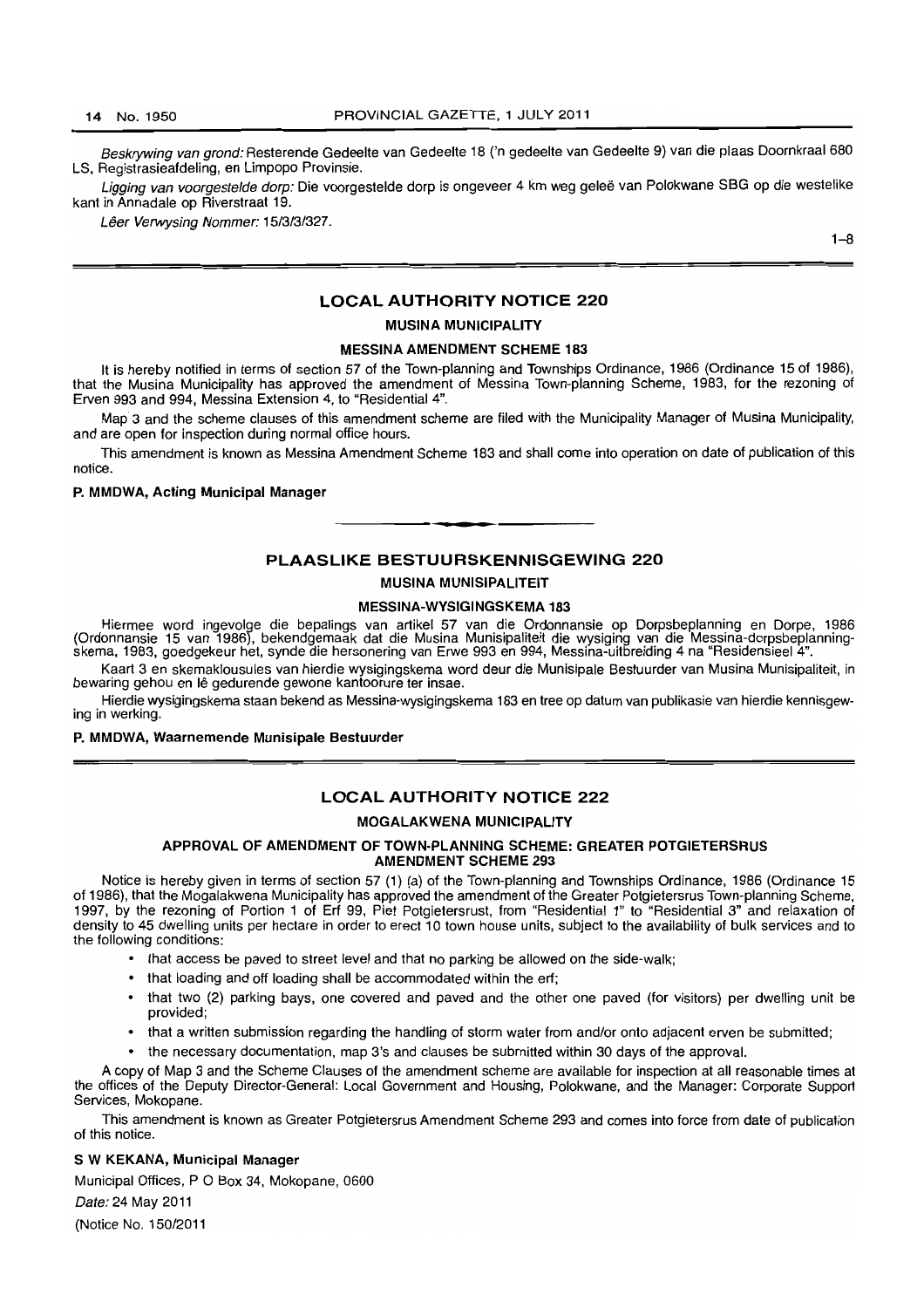# LOCAL AUTHORITY NOTICE 218

# POLOKWANE/PERSKEBULT AMENDMENT SCHEME 230

# NOTICE OF APPLICATION FOR THE AMENDMENT OF THE POLOKWANE/PERSKEBULT TOWNPLANNING SCHEME, 2007, ITO SECTION 56(1)(B)(I) OF THE TOWNPLANNING AND TOWNSHIPS ORDINANCE, 1986 and REMOVAL OF RESTRICTIONS ACT, 1967 REMOVAL OF CONDITIONS OF TITLE

I, Charlotte van der Merwe, being the authorized agent of the owner of the erf mentioned below hereby give notice that I have applied for:

1. The amendment of the Townplanning Scheme known as the Polokwane/Perskebult Townplanning Scheme, 2007 in terms of Section 56(1)(b)(i) of the Townplanning and Townships Ordinance, 1986 (Ordinance No 15 of 1986) to the Polokwane Municipality, in so far as the rezoning of Ert 1160 Pietersburg Extension 4, situated at 72 Jorissen Street, Polokwane, from "Residential 1" to "Education" for the purposes of to establish a pre-school facility.

2. The removal of conditions 9 & 12 in title deed *T53299/2007,* to the Department of Local Government & Housing, in terms of section 3(1) of the Removal of Restrictions Act, 1967 pertaining to Ert 1160, Pietersburg Estension 4.

Particulars of the applications will lie for inspection during normal office hours at the office of the Director: Spatial Planning and Land Use Management, first floor, Civic Centre, Landdros Mare Street. Polokwane, as well as the office of the Head of Department, Limpopo Province: Local Government & Housing, 20 Rabe Street. Polokwane. for a period of 28 days from 1 July 2011.

Objections to or representations in respect of the application must be lodged with or made in writing to the Municipal Manager at the above address or at P O Box 111. POLOKWANE, 0700 and to the Head of Department, Limpopo Province: Local Government & Housing, Private Bag X 9485, Polokwane, 0700 within a period of 28 days from 1 July 2011.

Address of agent: Kamekho Town Planners P O Box 4169 Polokwane 0700 Tel: 015 295 7382.

PLAASLIKE BESTUURSKENNISGEWING 218

• **• •** 

# POLOKWANE/PERSKEBULT WYSIGINGSKEMA 230 KENNISGEWING VAN DIE AANSOEK OM DIE WYSIGING VAN DIE POLOKWANE/PERSKEBULT DORPSBEPLANNINGSKEMA, 2007 INGEVOLGE ARTIKEL 56(1)(B)(I) VAN DIE ORDONNANSIE OP DORP\$BEPLANNING EN DORPE, 1986 en WET OP OPHEFFING VAN BEPERKINGS. 1967 OPHEFFING VAN BEPERKINGS VAN TITEL

Ek, Charlotte van der Merwe, synde die gemagtigde agent van die eienaar van die ondergenoemde ert, gee hiermee kennis dat ek aansoek gedoen het vir:

1. Die wysiging van die Dorpsbeplanningskema bekend as die Polokwane/Perskebult Dorpsbeplanningskema, 2007 ingevolge Artikel 56(1)(b)(i) van die Ordonnansie op Dorpsbeplanning en Dorpe, 1986 (Ordonnansie 15 van 1986), by die Polokwane Munisipaliteit, deur die hersonering van Ert 1160, Pietersburg Uitbreiding 4, gelee te Jorissen straat 72, Polokwane, vanaf "Residensieel 1" na "Opvoedkundig" vir die doeleindes van 'n voorskoolse fasiliteit.

2. Die verwydering van voorwaardes 9 & 12 in titelakte T5329912007, na die Departement van Plaaslike Bestuur en Behuising, in terme van artikel 3(1) van die Opheffing van 8eperkings Wet, 1967 betreffende Ert 1160, Pietersburg Uitbreiding 4.

Besonderhede van die aansoeke Iê ter insae gedurende kantoorure by die kantoor van die Direkteur: Ruimtelike Beplanning en Grondgebruikbestuur, eerste vloer, Burgersentrum, Landdros Marestraat, Polokwane en kantoor van die Hoof van die Department. Limpopo Provinsie: Plaaslike Regering en Behuising, Rabestraat 20, Polokwane vir 'n tydperk van 28 dae vanaf 1 July 2011.

Besware teen of vertoe ten opsigte van die aansoek moet binne 'n tydperk van 28 dae vanaf 1 July 2011 skriftelik by of tot die Munisipale Bestuurder by bovermelde adres of by Posbus 111, POLOKWANE, 0700 of by die Hoof van die Departement, Limpopo Provinsie: Plaaslike Regering en Behuising, Privaatsak X 9485, Polokwane, 0700, ingedien of gerig word.

Adres van Agent: Kamekho Stadsbeplanners Posbus 4169 Polokwane 0700 Tel: 0152957382.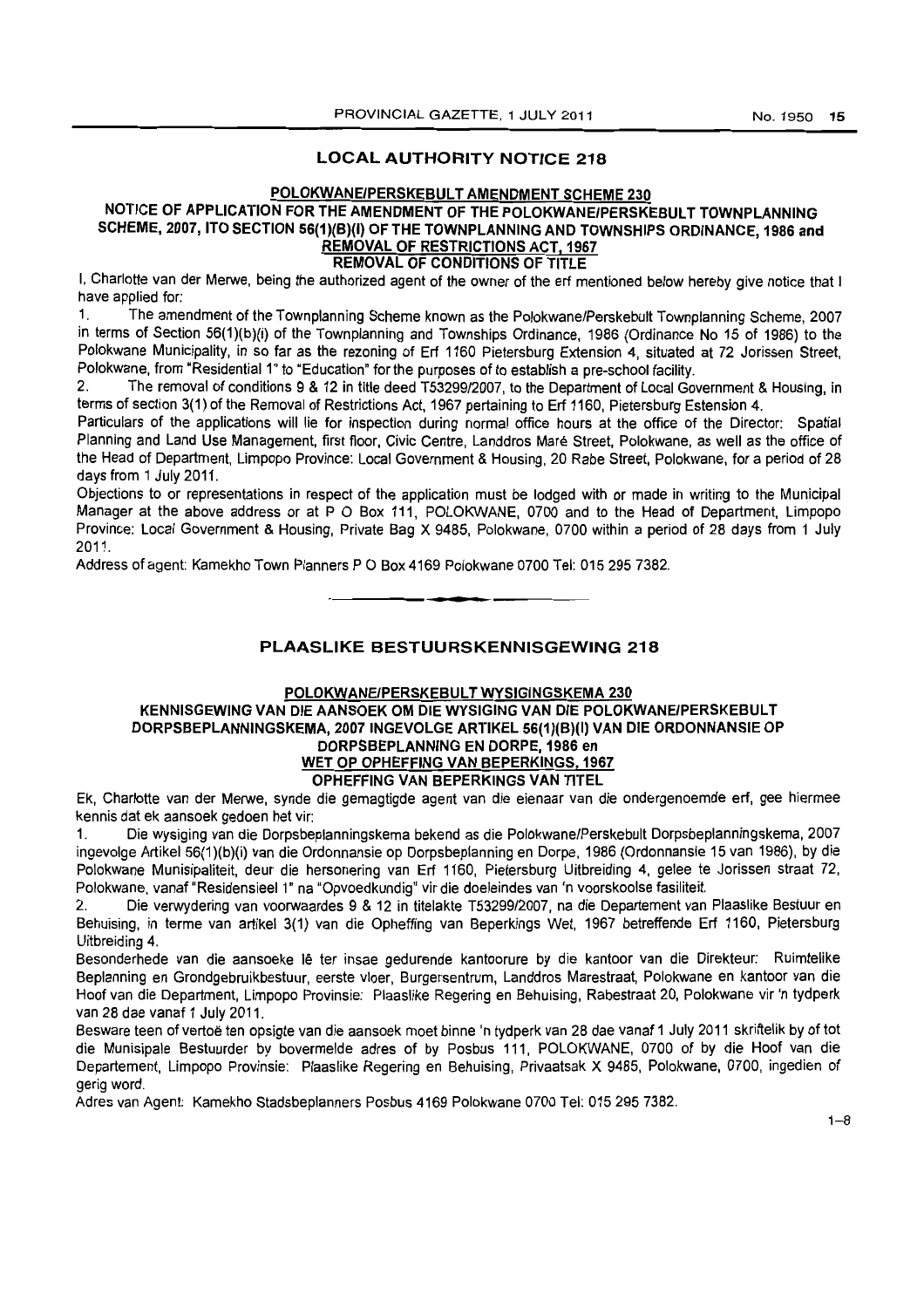# LOCAL AUTHORITY NOTICE 219

# POLOKWANE/PERSKEBULT AMENDMENT SCHEME 246 NOTICE OF APPLICATION FOR THE AMENDMENT OF THE POLOKWANE/PERSKEBULT TOWN PLANNING SCHEME, 2007, IN TERMS OF SECTION 56(1)(B)(i) OF THE TOWN PLANNING AND TOWNSHIPS ORDINANCE, 1986 (ORDINANCE NO 15 OF 1986) REMOVAL OF RESTRICTIONS ACT. 1967

# REMOVAL OF CONDITIONS OF TITLE

I, Charlotte van der Merwe, being the authorized agent of the owner of the erven mentioned below hereby give notice that I have applied for:

1. The amendment of the Townplanning Scheme known as the Polokwane/Perskebult Townplanning Scheme, 2007 in terms of Section 56(1)(b)(i) of the Townplanning and Townships Ordinance, 1986 (Ordinance No 15 of 1986) to the Polokwane Municipality. in so far as the rezoning of Erf 1194, Erf 1195 and Erf 1196, Pietersburg Extension 4 (to be consolidated), situated at the corner of Oost and Jorissen Streets, Polokwane, from "Residential 1" to "Residential 3" for the establishment of 21 townhouses.

2. The removal of condition B(k) in title deed *T15220/2008,* condition B. 11. in title deed T2004612007 and condition C.11. in title deed *T16326/2007* to the Department of Local Government & Housing, in terms of section 3{1) of the Removal of Restrictions Act, 1967 (Act 84 of 1967) pertaining to Erf 1194, Erf 1195 and Erf 1196 Pietersburg Extension 4, respectively.

Particulars of the applications will lie for inspection during normal office hours at the office of the Director: Spatial Planning and Land Use Management, first floor, Civic Centre, Landdros Mare Street, Polokwane, as well as the office of the Head of Department, Limpopo Province: Local Government & Housing, 20 Rabe Street, Polokwane, for a period of 28 days from 1 July 2011.

Objections to or representations in respect of the application must be lodged with or made in writing to the Municipal Manager at the above address or at P O Box 111, POLOKWANE, 0700 and to the Head of Department, Limpopo Province: Local Government & Housing, Private Bag X 9485, Polokwane, *0100* WIthin a period of 28 days from 1 July 2011. ADRESS OF AGENT: KAMEKHO TOWN PLANNERS, POBOX 4169, POLOKWANE, 0700 . **-.** 

TEL: 0152957382, Fax: 0152959693

# PLAASlIKE BESTUURSKENNISGEWING 219

# POLOKWANE/PERSKEBULT WYSIGINGSKEMA 246 KENNISGEWING VAN DIE AANSOEK OM DIE WYSIGING VAN DIE POlOKWANE/PERSKEBUlT DORPSBEPLANNINGSKEMA, 2007 INGEVOLGE ARTIKEL 56(1)(B)(i) VAN DIE ORDONNANSIE OP DORPSBEPLANNING EN DORPE, 1986 (ORDONNANSIE NO 15 VAN 1986) WET OP OPHEFFING VAN BEPERKINGS, 1967 OPHEFFING VAN BEPERKINGS VAN TITEl

Ek, Charlotte *van* der Merwe, synde die gemagtigde agent van die eienaar van die ondergenoemde erf, gee hiermee kennis dat ek aansoek gedoen het vir:

1. Die wysiging van die Dorpsbeplanningskema bekend as die Polokwane/Perskebult Dorpsbeplanningskema, 2007 ingevolge Artikel 56(1)(b)(i) van die Ordonnansie op Dorpsbeplanning en Dorpe, 1986 (Ordonnansie 15 van 1986), by die Polokwane Munisipaliteit, deur die hersonering *van* Erf 1194, Erf 1195 en Erf 1196 Pietersburg Uitbreiding 4, gelee op die hoek van Oost en Jorissen strate, Polokwane, vanaf "Residensieel 1" na "Residensieel 3" vir die oprigting van 21 meenthuise.

2. Die verwydering *van* voorwaarde B (k) in titelakte T1522012008, voorwaarde B. 11. in titelakte *T20046/2007* en voorwaarde C. 11. in titelakte *T16326/2007* na die Departement van Plaaslike Bestuur en Behuising, in terme van artikel 3(1) van die Opheffing van Beperkings Wet, 1967 (Wet 84 van 1967) betreffende Erf 1194, Erf 1195 en Erf 1196, Pietersburg Uitbreiding 4, onderskeidelik.

Besonderhede van die aansoeke lê ter insae gedurende kantoorure by die kantoor van die Direkteur: Ruimtelike Beplanning en Grondgebruikbestuuf, eerste vloer, Burgersentrum, Landdros Marestraat, Polokwane en kantoor van die Hoof van die Department, Limpopo Provinsie: Plaaslike Regering en Behuising, Rabestraat 20, Polokwane vir 'n tydperk van 28 dae vanaf 1 July 2011.

Besware teen of vertoe ten opsigte van die aansoek moet binne 'n tydperk van 28 dae vanaf 1 July 2011 skriftelik by of tot die Munisipale Bestuurder by bovermelde adres of by Posbus 111, POLOKWANE, 0700 of by die Hoof van die Departement, Limpopo Provinsie: Plaaslike Regering en Behuising, Privaatsak X 9485, Polokwane, 0700, ingedien of gerig word. ADRES VAN AGENT: KAMEKHO STADSBEPLANNERS, POSBUS 4169, POLOKWANE 0700

TEL: 0152957382, Fax: 015 295 9693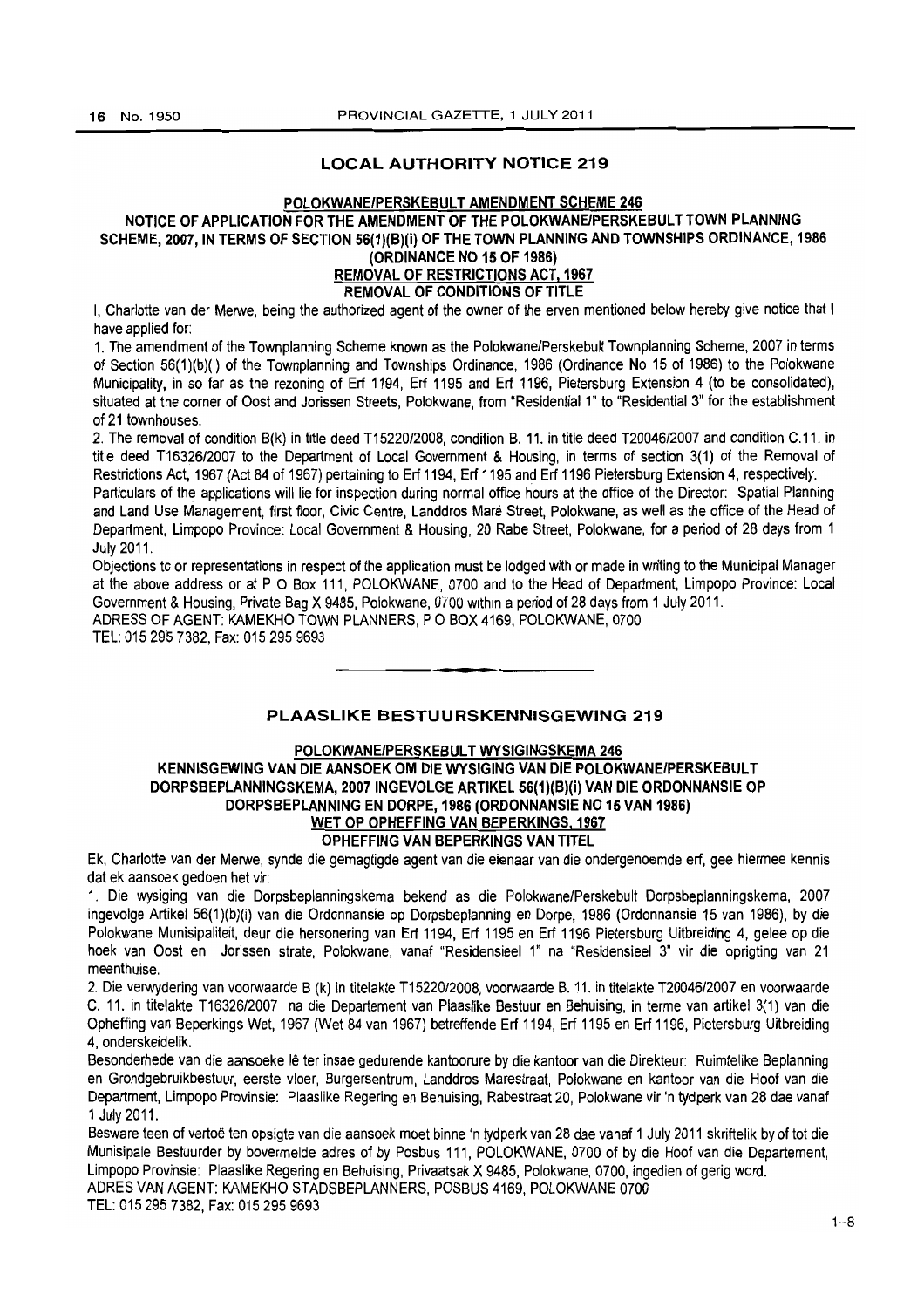# LOCAL AUTHORITY NOTICE 221

## DECLARATION OF ELLISRAS EXTENSION 50 AS APPROVED TOWNSHIP

In terms of section 103 of the Town-planning and Townships Ordinance, 1986 (Ordinance 15 of 1986) the Lephalale Local Municipality hereby declares the township of Ellisras Extension 50 to be an approved township, subject to the conditions as set out in the Schedule hereto.

# **SCHEDULE**

STATEMENT OF THE CONDITIONS UNDER WHICH THE APPLICATION MADE BY LEPHALALE LOCAL MUNICIPALITY (HEREINAFTER REFERRED TO AS THE APPLICANT/TOWNSHIP OWNER) UNDER THE PROVISIONS OF CHAPTER 4 OF THE TOWN PLANNING AND TOWNSHIPS ORDINANCE, 1986 (ORDINANCE 15 OF 1986), FOR PERMISSION TO ESTABLISH A TOWNSHIP ON PORTION 5 (A PORTION OF PORTION 3) OF THE FARM GROOTESTRYD 465 LQ, LIMPOPO PROVINCE, HAS BEEN GRANTED

# 1. CONDITIONS OF ESTABLISHMENT

## NAME

The name of the township shall be known as Ellisras Extension 50.

## **DESIGN**

 $\ddot{\phantom{a}}$ 

The township shall consist of erven and streets as indicated on the General Plan *L.G.7886/2006.* 

 $\sim$ 

# DISPOSAL OF EXISTING CONDITIONS Of TITLE

- (a) All erven shall be made subject to existing conditions and servitudes, if any, including the reservation of rights to minerals.
- (b) ERVEN 4847 TO 4849 AND 4870 TO 4872

The erven is subject to a servitude, 20m wide, in favour of Yskor Beperk, Registration Number: *1989/02164/06,* or its successors, for water purposes as indicated on the general plan LG *7886/2006* 

# ACCESS

(a) Ingress from the provincial road 1675 to the township and egress to provincial road 1675 from the township shall be restricted to the junction of the right of way servitude, 20m wide, over the Remainder of Portion 3 of the Farm Grootestryd 465 LQ, with the said road.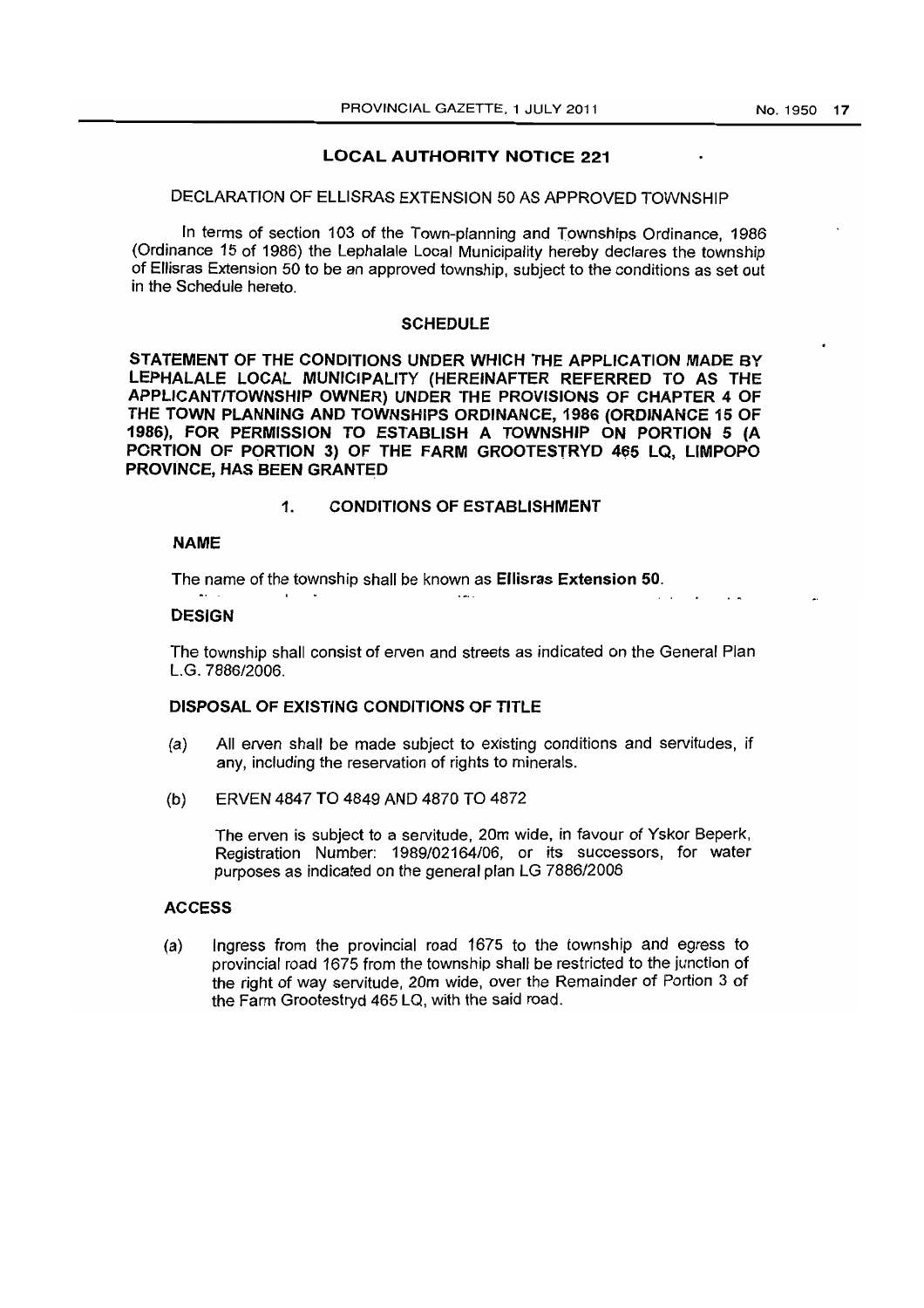$(b)$  The township owner shall at its own expense, submit a geometric design layout (scale 1:500) of the ingress and egress points referred to in (a) above, and specifications for the construction of the accesses, to the Roads Agency Limpopo for approval. The township owner shall after approval of the layout and specifications, construct the said ingress and egress points at its own expense to the satisfaction of the Roads Agency Limpopo.

# **ACCEPTANCE AND DISPOSAL OF STORMWATER**

The township owner shall arrange for the drainage of the township to fit in with that of the provincial road 1675 and for all storm water running off or being diverted from the road to be received and disposed of.

# 2. **CONDITfONS OF TITLE**

# **CONDITIONS IMPOSED IN TERMS OF THE PROVISrONS OF THE TOWN PLANNING AND TOWNSHIPS ORDINANCE, 1986 (ORDIANCE 1 OF 1986)**

The erven mentioned hereunder shall be subject to the conditions as indicated.

# (i) **ALL ERVEN**

- The erf is subject to a servitude, 2m wide, in favour of the local authority, for sewerage and other municipal purposes, along any two boundaries other than a street boundary and in the case of a panhandle erf, an additional servitude for municipal purposes 2m wide across the access portion of the ert, if and when required by the local authority: Provided that the local authority may dispense with any such servitude.
- (ii) No building or other structure shall be erected within the aforesaid servitude area and no large-rooted trees shall be planted within the area of such servitude or within 2m thereof.
- (iii) The local authority shall be entitled to deposit temporarily on the land adjoining the aforesaid servitude such material as may be excavated by it during the course of the construction, maintenance or removal of such sewerage mains and other works as it. in its discretion may deem necessary, and shall further be entitled to reasonable access to the said land for the aforesaid purpose subject to any damage done during the process of the construction, maintenance or removal of such sewerage mains and other works bring made good by the local authority.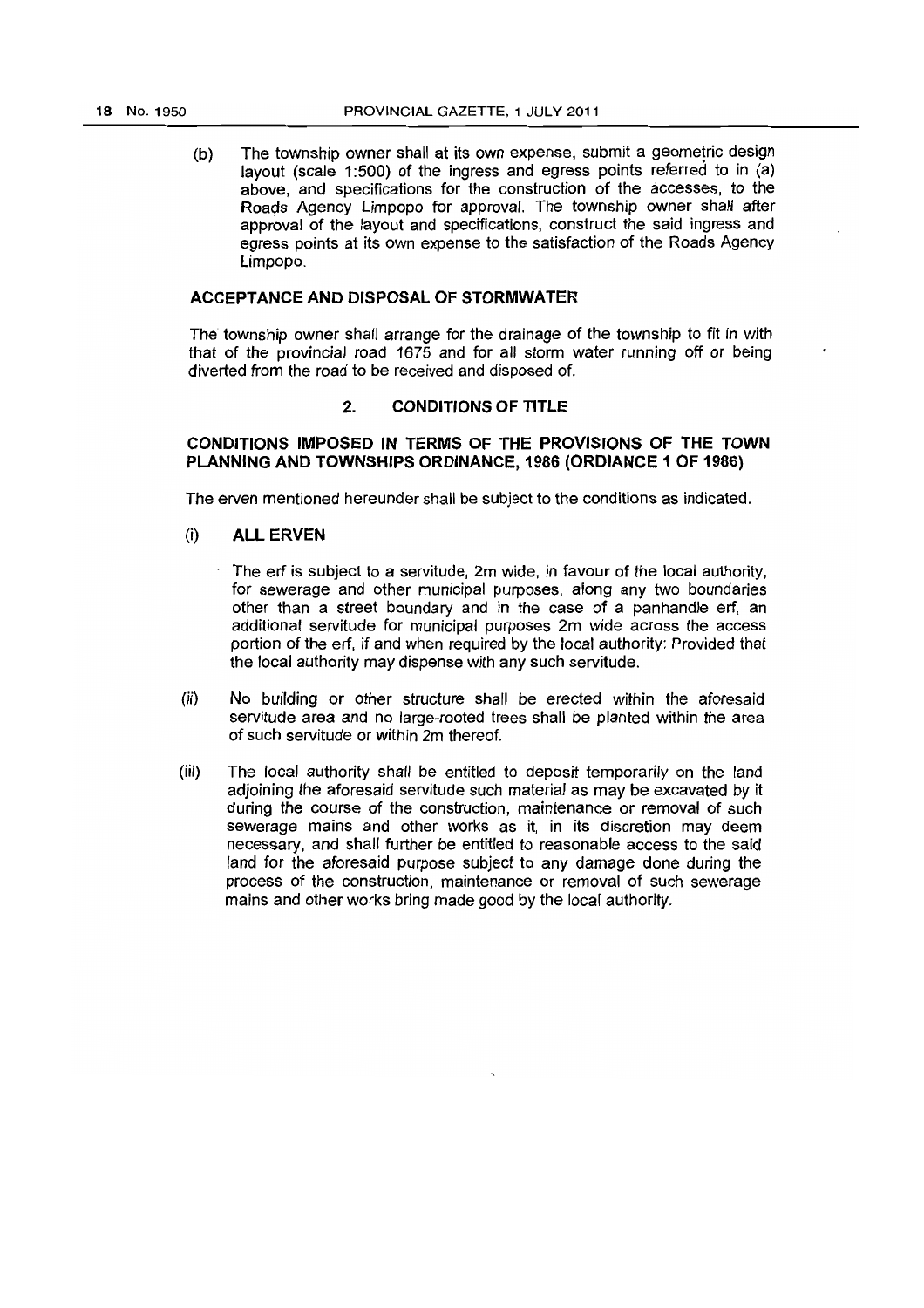- .(iv) Except with written consent of the local authority, and subject to such conditions as it may impose, neither the owner nor any person shall-
	- (aa) save and except to prepare the erf for building purposes, excavate any material therefrom;
	- (bb) sink any wells or-boreholes on the erf or abstract any subterranean water therefrom; or
	- (cc) make of permit to be made, on the erf for any purposes Whatsoever, any tiles or earthenware pipes or other articles of a like nature
- (v) Where, in the opinion of the local authority, it is impracticable for storm water to be drained from higher-lying erven direct to a public street, the owner of the lower -lying erf shall be obliged to accept or permit the passage over the erf such storm water: Provided that the owners of any higher-lying erven, the storm water from which is discharged over any lower-lying erf, shall be liable to pay a proportionate share of the cost of any pipeline or drain which the owner of such lower-lying erf may find necessary lay or construct for the purposes of conducting the water so discharged over the erf.
- (vi) The sitting of buildings, including outbuildings, on the erf and entrances to and exits from the erf to a public street system shall be to the satisfaction of the local authority.
- (vii) The main building, which shall be a completed building and not one which has been partly erected and is to be completed at a later date, shall be erected simultaneously with, or before, the outbuildings.
- (viii) The loading and off-foading of goods shall take place only within the boundaries of the erf to the satisfaction of the local authority, unless the local authority has provided loading facilities in the street reserve.
- $(ix)$  No material or goods of any nature whatsoever shall be dumped or place within the building restriction area along any street, and such area shall be used for no other purposes than the laying out of lawns, garden, parking or access roads: Provided that if it is necessary for a screen wall to be erected on such boundary, this condition may be relaxed by the local authority subject to such conditions as may be determined by it.
- (x) A screen wall or walls shall be erected and maintained to the satisfaction of the local authority as and when required by it.